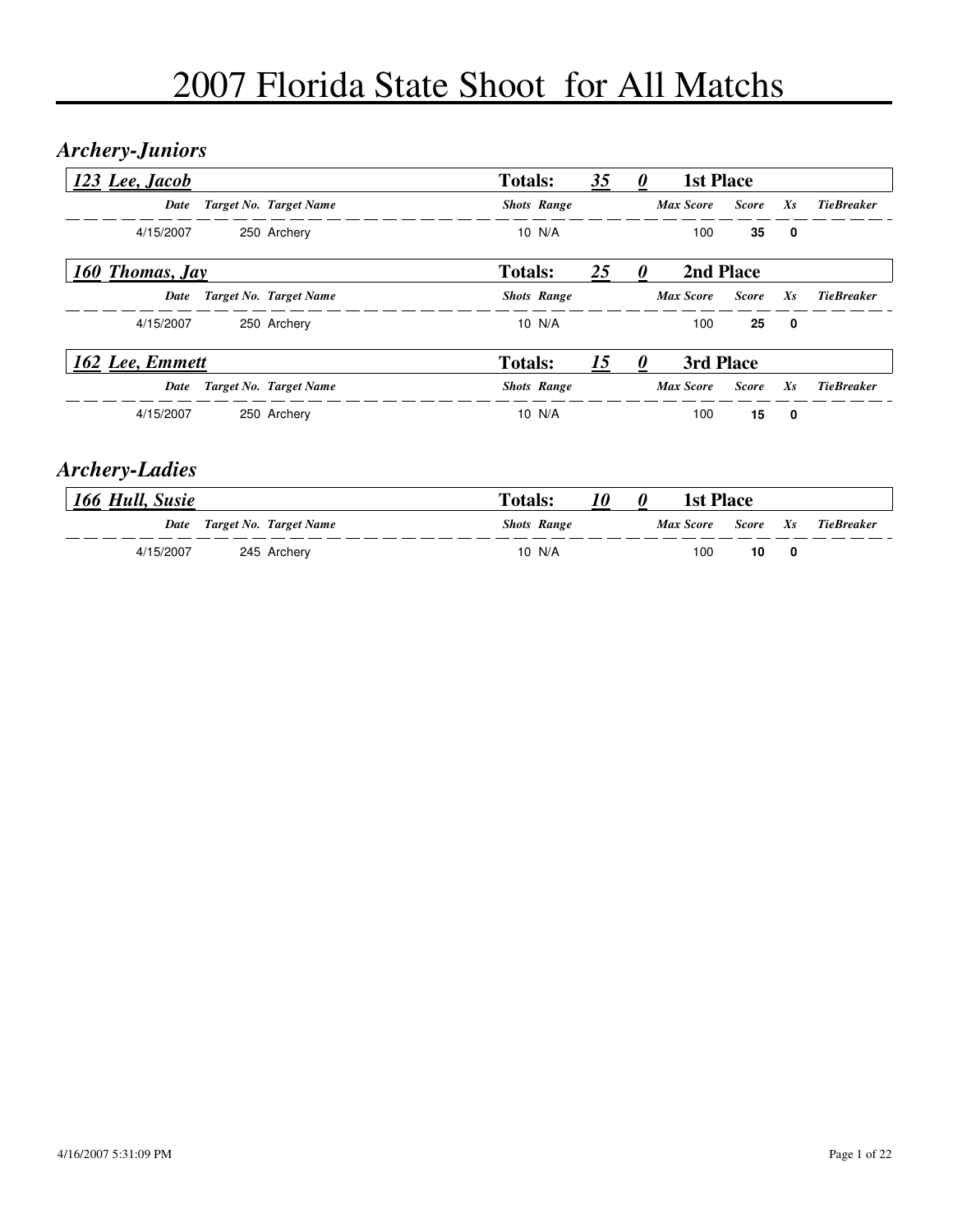## *Archery-Mens*

| 157 Wilson, Burl          |                             | <b>Totals:</b>     | 70        | $\boldsymbol{\theta}$             | <b>1st Place</b> |              |             |                   |
|---------------------------|-----------------------------|--------------------|-----------|-----------------------------------|------------------|--------------|-------------|-------------------|
|                           | Date Target No. Target Name | <b>Shots Range</b> |           |                                   | <b>Max Score</b> | <b>Score</b> | Xs          | <b>TieBreaker</b> |
| 4/15/2007                 | 240 Archery                 | 10 N/A             |           |                                   | 100              | 70           | 0           |                   |
| 154 Hall, Jack            |                             | <b>Totals:</b>     | 60        | 0                                 |                  | 2nd Place    |             |                   |
| Date                      | Target No. Target Name      | <b>Shots Range</b> |           |                                   | <b>Max Score</b> | <b>Score</b> | Xs          | <b>TieBreaker</b> |
| 4/15/2007                 | 240 Archery                 | 10 N/A             |           |                                   | 100              | 60           | 0           |                   |
| 122 Sipes, Dave           |                             | <b>Totals:</b>     | 55        | 0                                 |                  | 3rd Place    |             |                   |
|                           | Date Target No. Target Name | <b>Shots Range</b> |           |                                   | <b>Max Score</b> | <b>Score</b> | Xs          | <b>TieBreaker</b> |
| 4/15/2007                 | 240 Archery                 | 10 N/A             |           |                                   | 100              | 55           | $\mathbf 0$ | 1                 |
| 118 Sefton, Greg          |                             | <b>Totals:</b>     | 55        | $\boldsymbol{\theta}$             | <b>4th Place</b> |              |             |                   |
|                           | Date Target No. Target Name | <b>Shots Range</b> |           |                                   | <b>Max Score</b> | <b>Score</b> | Xs          | <b>TieBreaker</b> |
| 4/15/2007                 | 240 Archery                 | 10 N/A             |           |                                   | 100              | 55           | 0           | $\mathbf{2}$      |
| <b>101 Myers, William</b> |                             | <b>Totals:</b>     | 50        | $\boldsymbol{\theta}$             |                  |              |             |                   |
| Date                      | Target No. Target Name      | <b>Shots Range</b> |           |                                   | <b>Max Score</b> | <b>Score</b> | Xs          | <b>TieBreaker</b> |
| 4/15/2007                 | 240 Archery                 | 10 N/A             |           |                                   | 100              | 50           | 0           |                   |
| 167 Hull, Jim             |                             | <b>Totals:</b>     | 50        | $\boldsymbol{\theta}$             |                  |              |             |                   |
| <b>Date</b>               | Target No. Target Name      | <b>Shots Range</b> |           |                                   | <b>Max Score</b> | <b>Score</b> | $X_{S}$     | <b>TieBreaker</b> |
| 4/15/2007                 | 240 Archery                 | 10 N/A             |           |                                   | 100              | 50           | 0           |                   |
| 111 Bohnet, Barry         |                             | <b>Totals:</b>     | 35        | $\boldsymbol{\theta}$             |                  |              |             |                   |
|                           | Date Target No. Target Name | <b>Shots Range</b> |           |                                   | <b>Max Score</b> | Score        | Xs          | <b>TieBreaker</b> |
| 4/15/2007                 | 240 Archery                 | 10 N/A             |           |                                   | 100              | 35           | 0           |                   |
| 109 Thomas, Randy         |                             | <b>Totals:</b>     | 35        | $\boldsymbol{\theta}$             |                  |              |             |                   |
| Date                      | Target No. Target Name      | <b>Shots Range</b> |           |                                   | <b>Max Score</b> | Score        | Xs          | <b>TieBreaker</b> |
| 4/15/2007                 | 240 Archery                 | 10 N/A             |           |                                   | 100              | 35           | 0           |                   |
| 114 Taylor, Ed            |                             | <b>Totals:</b>     | 35        | $\boldsymbol{\theta}$             |                  |              |             |                   |
| Date                      | Target No. Target Name      | <b>Shots Range</b> |           |                                   | <b>Max Score</b> | <b>Score</b> | Xs          | <b>TieBreaker</b> |
| 4/15/2007                 | 240 Archery                 | 10 N/A             |           |                                   | 100              | 35           | 0           |                   |
| 108 Thompson, Bud         |                             | <b>Totals:</b>     | 35        | $\boldsymbol{\theta}$             |                  |              |             |                   |
| Date                      | Target No. Target Name      | <b>Shots Range</b> |           |                                   | <b>Max Score</b> | <b>Score</b> | Xs          | <b>TieBreaker</b> |
| 4/15/2007                 | 240 Archery                 | 10 N/A             |           |                                   | 100              | 35           | 0           |                   |
| 163 Merada, Robert        |                             | <b>Totals:</b>     | <u>30</u> | $\boldsymbol{\underline{\theta}}$ |                  |              |             |                   |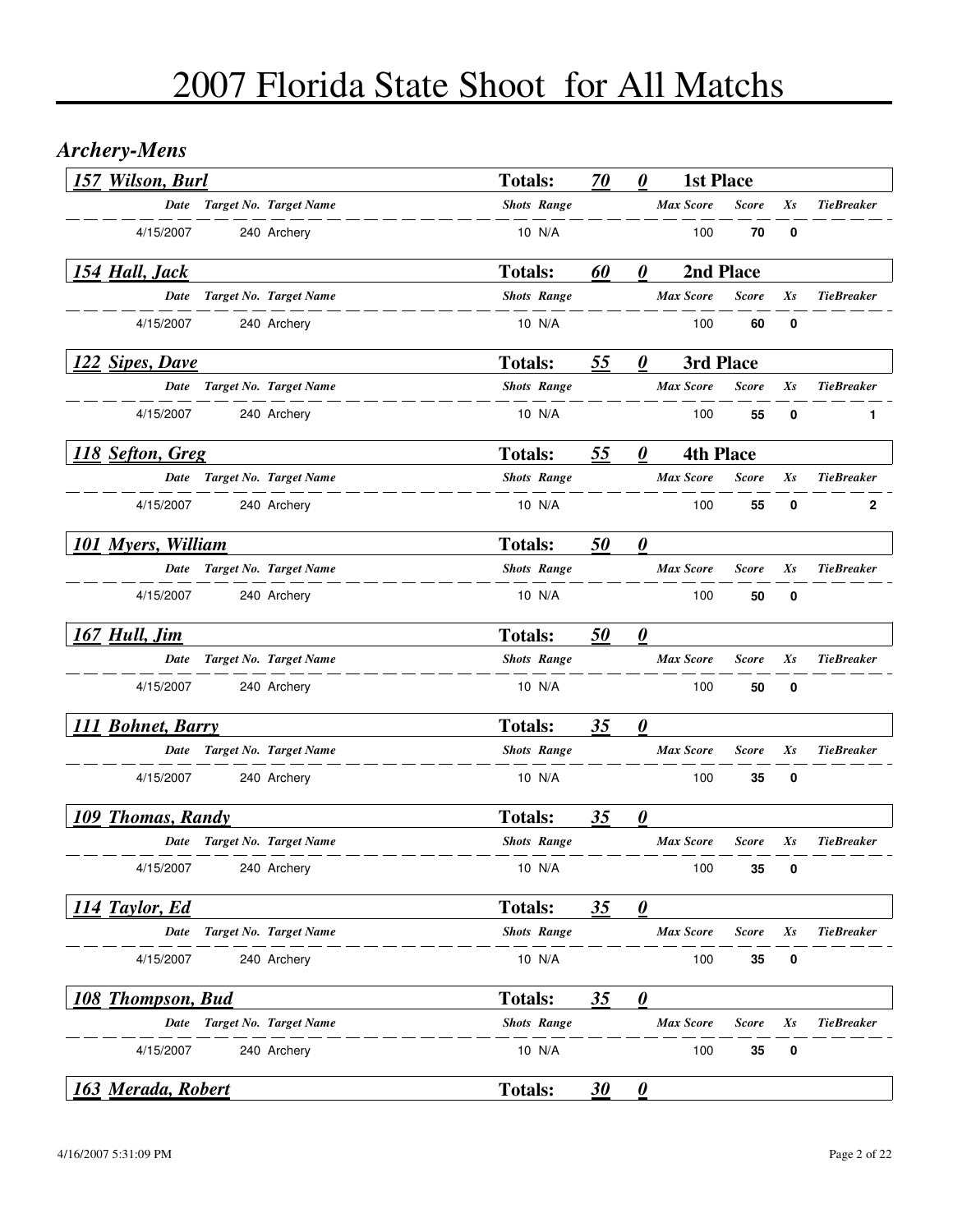|                   | Date Target No. Target Name | <b>Shots Range</b>   | Max Score | Score        | Xs           | Tie Breaker       |
|-------------------|-----------------------------|----------------------|-----------|--------------|--------------|-------------------|
| 4/15/2007         | 240 Archery                 | 10 N/A               | 100       | 30           | $\mathbf{0}$ |                   |
| 161 Triplett, Ray |                             | 25<br><b>Totals:</b> | $\theta$  |              |              |                   |
|                   | Date Target No. Target Name | <b>Shots Range</b>   | Max Score | <b>Score</b> |              | <b>TieBreaker</b> |
|                   |                             |                      |           |              | $X_{S}$      |                   |

#### *Caplock-Ladies*

| 103 Fulbright, Glynda |                          | <b>Totals:</b> |                    | 130        | $\boldsymbol{\theta}$ | <b>1st Place</b> |              |          |                   |
|-----------------------|--------------------------|----------------|--------------------|------------|-----------------------|------------------|--------------|----------|-------------------|
| Date                  | Target No. Target Name   |                | <b>Shots Range</b> |            |                       | <b>Max Score</b> | <b>Score</b> | Xs       | <b>TieBreaker</b> |
| 4/13/2007             | 110 RB100                |                | 5 100 Yards        |            |                       | 50               | 18           | $\bf{0}$ |                   |
| 4/13/2007             | 105 5 Bull Buffalo B50-5 |                | 5 50 Yards         |            |                       | 50               | 19           | 0        |                   |
| 4/13/2007             | 100 Bear-711             |                | 5 50 Yards         |            |                       | 50               | 21           | $\bf{0}$ |                   |
| 4/13/2007             | 95 Woodchuck-201         |                | 5 25 Yards         |            |                       | 50               | 37           | 0        |                   |
| 4/13/2007             | 90 White Squirrel-401    |                | 5 25 Yards         |            |                       | 50               | 35           | 0        |                   |
| 153 Harvey, Libby     |                          | <b>Totals:</b> |                    | <b>120</b> | 1                     | 2nd Place        |              |          |                   |
| Date                  | Target No. Target Name   |                | <b>Shots Range</b> |            |                       | <b>Max Score</b> | <b>Score</b> | Xs       | <b>TieBreaker</b> |
| 4/15/2007             | 110 RB100                |                | 5 100 Yards        |            |                       | 50               | 14           | 0        |                   |
| 4/14/2007             | 105 5 Bull Buffalo B50-5 |                | 5 50 Yards         |            |                       | 50               | 17           | 0        |                   |
| 4/14/2007             | 100 Bear-711             |                | 5 50 Yards         |            |                       | 50               | 22           | 0        |                   |
| 4/14/2007             | 95 Woodchuck-201         |                | 5 25 Yards         |            |                       | 50               | 40           | 0        |                   |
| 4/14/2007             | 90 White Squirrel-401    |                | 5 25 Yards         |            |                       | 50               | 27           | 1        |                   |
| 105 Ramey, Carol      |                          | <b>Totals:</b> |                    | 118        | $\boldsymbol{\theta}$ | 3rd Place        |              |          |                   |
| Date                  | Target No. Target Name   |                | <b>Shots Range</b> |            |                       | <b>Max Score</b> | <b>Score</b> | $X_{S}$  | <b>TieBreaker</b> |
| 4/13/2007             | 110 RB100                |                | 5 100 Yards        |            |                       | 50               | 25           | $\bf{0}$ |                   |
| 4/13/2007             | 105 5 Bull Buffalo B50-5 |                | 5 50 Yards         |            |                       | 50               | 6            | 0        |                   |
| 4/13/2007             | 100 Bear-711             |                | 5 50 Yards         |            |                       | 50               | 28           | 0        |                   |
| 4/13/2007             | 95 Woodchuck-201         |                | 5 25 Yards         |            |                       | 50               | 29           | 0        |                   |
| 4/13/2007             | 90 White Squirrel-401    |                | 5 25 Yards         |            |                       | 50               | 30           | 0        |                   |
| 124 Cooper, Carol     |                          | <b>Totals:</b> |                    | 69         | $\boldsymbol{\theta}$ | <b>4th Place</b> |              |          |                   |
|                       |                          |                |                    |            |                       |                  |              |          | <b>TieBreaker</b> |
| Date                  | Target No. Target Name   |                | <b>Shots Range</b> |            |                       | <b>Max Score</b> | <b>Score</b> | Xs       |                   |
| 4/15/2007             | 110 RB100                |                | 5 100 Yards        |            |                       | 50               | 7            | 0        |                   |
| 4/14/2007             | 105 5 Bull Buffalo B50-5 |                | 5 50 Yards         |            |                       | 50               | 20           | 0        |                   |
| 4/14/2007             | 105 5 Bull Buffalo B50-5 |                | 5 50 Yards         |            |                       | 50               | 5            | 0        |                   |
| 4/14/2007             | 95 Woodchuck-201         |                | 5 25 Yards         |            |                       | 50               | 23           | 0        |                   |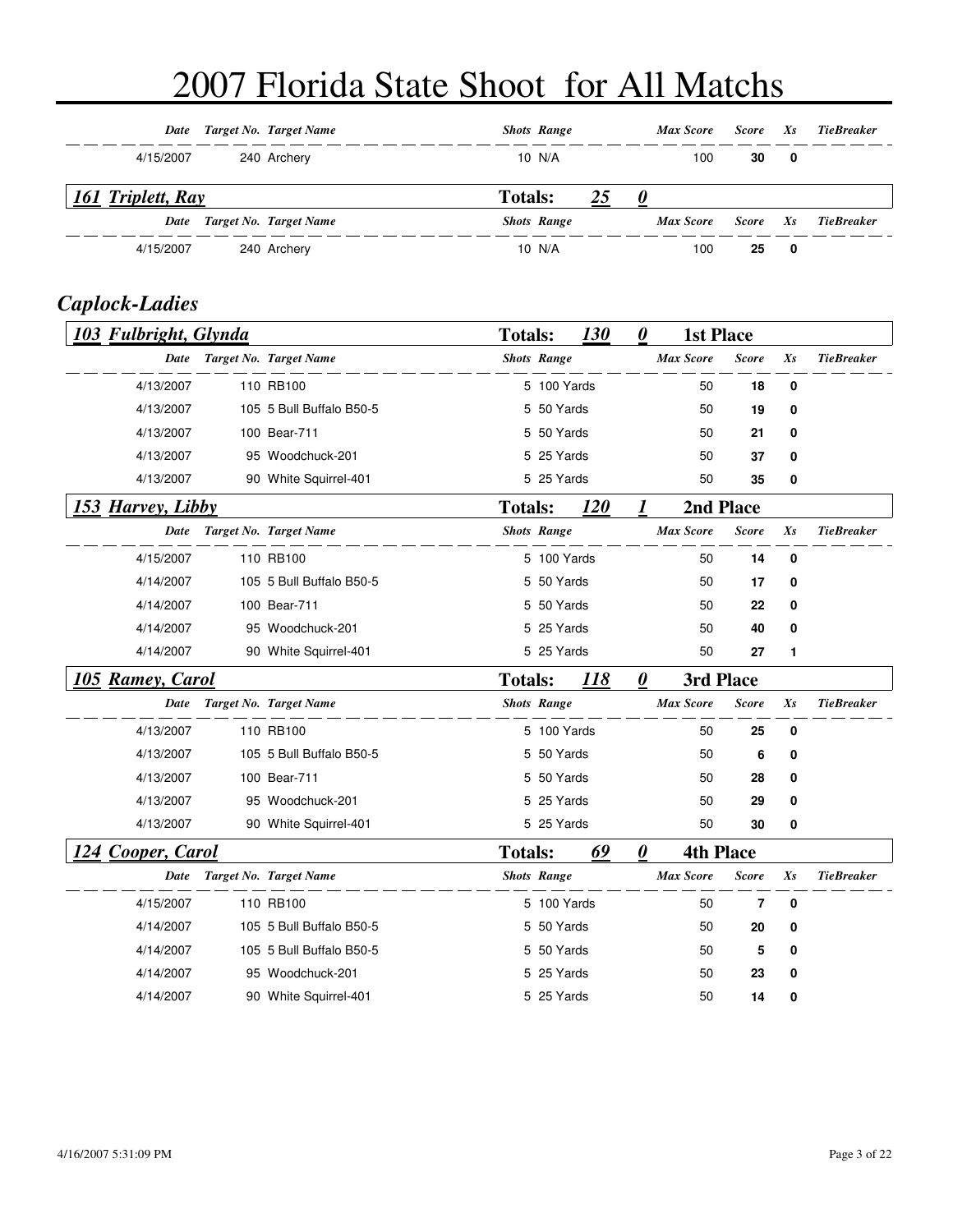## *Caplock-Mens*

| 119 Derrenbacker, Jim     |                             | <b>Totals:</b> |                    | 197         | 1                         | <b>1st Place</b> |              |    |                   |
|---------------------------|-----------------------------|----------------|--------------------|-------------|---------------------------|------------------|--------------|----|-------------------|
| <b>Date</b>               | Target No. Target Name      |                | <b>Shots Range</b> |             |                           | Max Score        | <b>Score</b> | Xs | <b>TieBreaker</b> |
| 4/14/2007                 | 85 RB100                    |                | 5 100 Yards        |             |                           | 50               | 31           | 0  |                   |
| 4/14/2007                 | 80 5 Bull Buffalo B50-5     |                | 5 50 Yards         |             |                           | 50               | 37           | 0  |                   |
| 4/14/2007                 | 75 Bear-711                 |                | 5 50 Yards         |             |                           | 50               | 35           | 0  |                   |
| 4/14/2007                 | 70 Woodchuck-201            |                | 5 25 Yards         |             |                           | 50               | 46           | 0  |                   |
| 4/14/2007                 | 65 White Squirrel-401       |                | 5 25 Yards         |             |                           | 50               | 48           | 1  |                   |
| 125 Lincoln, Grant        |                             | <b>Totals:</b> |                    | 165         | $\boldsymbol{\theta}$     |                  | 2nd Place    |    |                   |
| Date                      | Target No. Target Name      |                | <b>Shots Range</b> |             |                           | <b>Max Score</b> | <b>Score</b> | Xs | <b>TieBreaker</b> |
| 4/14/2007                 | 85 RB100                    |                | 5 100 Yards        |             |                           | 50               | 33           | 0  |                   |
| 4/14/2007                 | 80 5 Bull Buffalo B50-5     |                | 5 50 Yards         |             |                           | 50               | 28           | 0  |                   |
| 4/14/2007                 | 75 Bear-711                 |                | 5 50 Yards         |             |                           | 50               | 28           | 0  |                   |
| 4/14/2007                 | 70 Woodchuck-201            |                | 5 25 Yards         |             |                           | 50               | 37           | 0  |                   |
| 4/14/2007                 | 65 White Squirrel-401       |                | 5 25 Yards         |             |                           | 50               | 39           | 0  |                   |
| 102 Fulbright, Greg       |                             | <b>Totals:</b> |                    | 164         | $\boldsymbol{\beta}$      |                  | 3rd Place    |    |                   |
|                           | Date Target No. Target Name |                | <b>Shots Range</b> |             |                           | <b>Max Score</b> | <b>Score</b> | Xs | <b>TieBreaker</b> |
| 4/13/2007                 | 85 RB100                    |                | 5 100 Yards        |             |                           | 50               | 17           | 0  |                   |
| 4/13/2007                 | 80 5 Bull Buffalo B50-5     |                | 5 50 Yards         |             |                           | 50               | 27           | 0  |                   |
| 4/13/2007                 | 75 Bear-711                 |                | 5 50 Yards         |             |                           | 50               | 43           | 2  |                   |
| 4/13/2007                 | 70 Woodchuck-201            |                | 5 25 Yards         |             |                           | 50               | 38           | 0  |                   |
| 4/13/2007                 | 65 White Squirrel-401       |                | 5 25 Yards         |             |                           | 50               | 39           | 1  |                   |
| <b>101 Myers, William</b> |                             | <b>Totals:</b> |                    | <u> 156</u> | $\overline{2}$            | <b>4th Place</b> |              |    |                   |
| Date                      | Target No. Target Name      |                | <b>Shots Range</b> |             |                           | <b>Max Score</b> | <b>Score</b> | Xs | <b>TieBreaker</b> |
| 4/13/2007                 | 85 RB100                    |                | 5 100 Yards        |             |                           | 50               | 14           | 0  |                   |
| 4/13/2007                 | 80 5 Bull Buffalo B50-5     |                | 5 50 Yards         |             |                           | 50               | 33           | 0  |                   |
| 4/13/2007                 | 75 Bear-711                 |                | 5 50 Yards         |             |                           | 50               | 38           | 2  |                   |
| 4/13/2007                 | 70 Woodchuck-201            |                | 5 25 Yards         |             |                           | 50               | 34           | 0  |                   |
| 4/13/2007                 | 65 White Squirrel-401       |                | 5 25 Yards         |             |                           | 50               | 37           | 0  |                   |
| <u>116</u> Barkman, Joe   |                             | <b>Totals:</b> |                    | 154         | $\boldsymbol{\mathsf{2}}$ |                  |              |    |                   |
| <b>Date</b>               | Target No. Target Name      |                | <b>Shots Range</b> |             |                           | <b>Max Score</b> | <b>Score</b> | Xs | <b>TieBreaker</b> |
| 4/13/2007                 | 85 RB100                    |                | 5 100 Yards        |             |                           | 50               | 29           | 0  |                   |
| 4/13/2007                 | 80 5 Bull Buffalo B50-5     |                | 5 50 Yards         |             |                           | 50               | 22           | 0  |                   |
| 4/13/2007                 | 75 Bear-711                 |                | 5 50 Yards         |             |                           | 50               | 36           | 1  |                   |
| 4/13/2007                 | 70 Woodchuck-201            |                | 5 25 Yards         |             |                           | 50               | 39           | 0  |                   |
| 4/13/2007                 | 65 White Squirrel-401       |                | 5 25 Yards         |             |                           | 50               | 28           | 1  |                   |
| 118 Sefton, Greg          |                             | <b>Totals:</b> |                    | <u> 129</u> | $\overline{2}$            |                  |              |    |                   |
| Date                      | Target No. Target Name      |                | <b>Shots Range</b> |             |                           | <b>Max Score</b> | <b>Score</b> | Xs | <b>TieBreaker</b> |
| 4/14/2007                 | 85 RB100                    |                | 5 100 Yards        |             |                           | 50               | 20           | 0  |                   |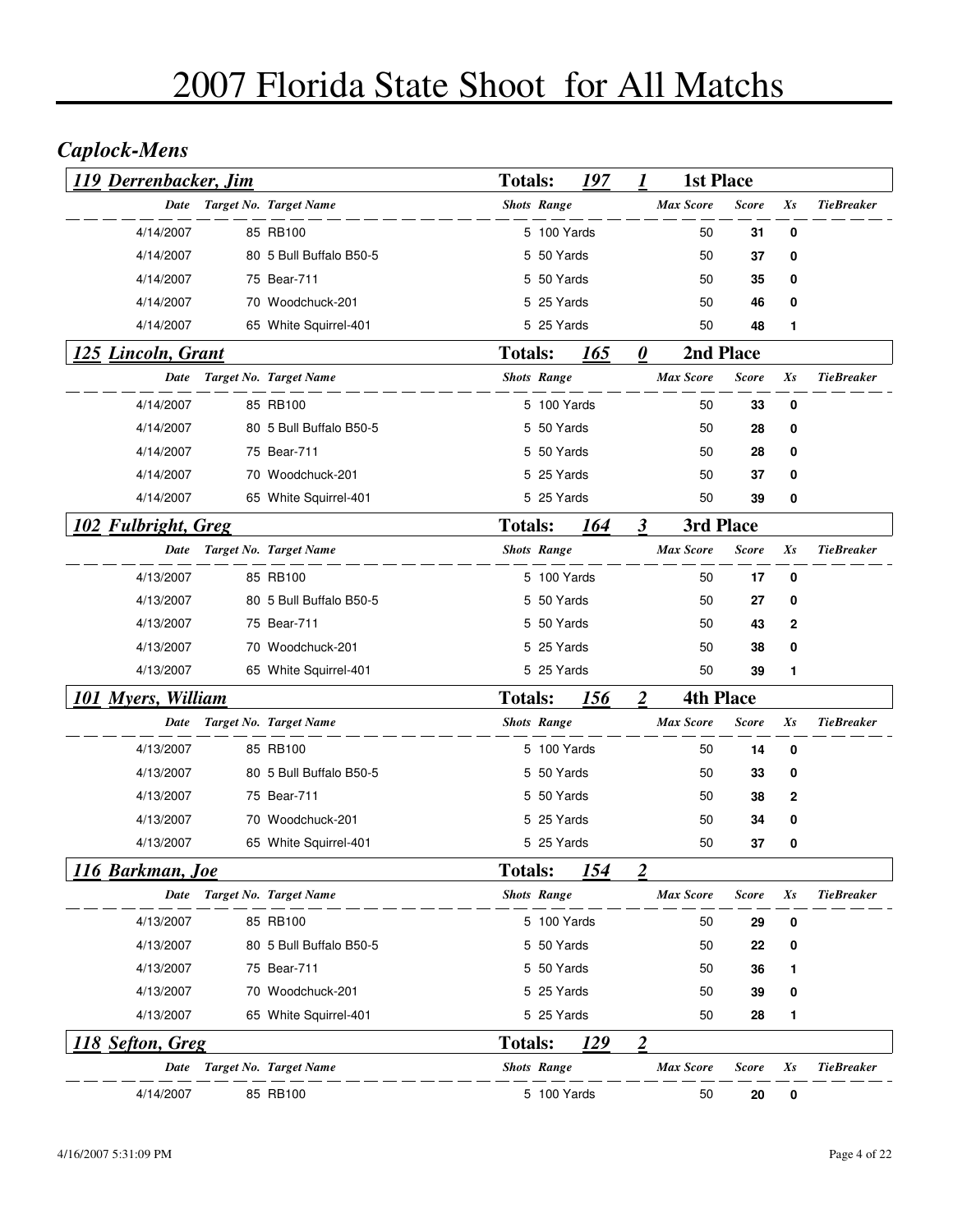| 4/14/2007              | 80 5 Bull Buffalo B50-5             |                    | 5 50 Yards               |           | 50                            | 26             | 0        |                   |
|------------------------|-------------------------------------|--------------------|--------------------------|-----------|-------------------------------|----------------|----------|-------------------|
| 4/14/2007              | 75 Bear-711                         |                    | 5 50 Yards               |           | 50                            | 23             | 2        |                   |
| 4/14/2007              | 70 Woodchuck-201                    |                    | 5 25 Yards               |           | 50                            | 45             | 0        |                   |
| 4/14/2007              | 65 White Squirrel-401               |                    | 5 25 Yards               |           | 50                            | 15             | 0        |                   |
| 114 Taylor, Ed         |                                     | <b>Totals:</b>     |                          | 115       | 1                             |                |          |                   |
| Date                   | Target No. Target Name              |                    | <b>Shots Range</b>       |           | <b>Max Score</b>              | <b>Score</b>   | $X_{S}$  | <b>TieBreaker</b> |
| 4/13/2007              | 85 RB100                            |                    | 5 100 Yards              |           | 50                            | 20             | 0        |                   |
| 4/13/2007              | 80 5 Bull Buffalo B50-5             |                    | 5 50 Yards               |           | 50                            | 19             | 0        |                   |
| 4/13/2007              | 75 Bear-711                         |                    | 5 50 Yards               |           | 50                            | 20             | 1        |                   |
| 4/13/2007              | 70 Woodchuck-201                    |                    | 5 25 Yards               |           | 50                            | 29             | 0        |                   |
| 4/13/2007              | 65 White Squirrel-401               |                    | 5 25 Yards               |           | 50                            | 27             | 0        |                   |
| 121 McCauslin, Terry   |                                     | <b>Totals:</b>     |                          | 114       | $\boldsymbol{\theta}$         |                |          |                   |
| Date                   | Target No. Target Name              |                    | <b>Shots Range</b>       |           | <b>Max Score</b>              | <b>Score</b>   | Xs       | <b>TieBreaker</b> |
| 4/14/2007              | 85 RB100                            |                    | 5 100 Yards              |           | 50                            | $\overline{7}$ | $\bf{0}$ |                   |
| 4/14/2007              | 80 5 Bull Buffalo B50-5             |                    | 5 50 Yards               |           | 50                            | 16             | 0        |                   |
| 4/14/2007              | 75 Bear-711                         |                    | 5 50 Yards               |           | 50                            | 37             | 0        |                   |
| 4/14/2007              | 70 Woodchuck-201                    |                    | 5 25 Yards               |           | 50                            | 32             | 0        |                   |
| 4/14/2007              | 65 White Squirrel-401               |                    | 5 25 Yards               |           | 50                            | 22             | 0        |                   |
| 158 Swartz, Ken        |                                     | <b>Totals:</b>     |                          | 109       | 0                             |                |          |                   |
| Date                   | Target No. Target Name              | <b>Shots Range</b> |                          |           | <b>Max Score</b>              | <b>Score</b>   | Xs       | <b>TieBreaker</b> |
| 4/15/2007              | 85 RB100                            |                    | 5 100 Yards              |           | 50                            | 29             | 0        |                   |
| 4/15/2007              | 80 5 Bull Buffalo B50-5             |                    | 5 50 Yards               |           | 50                            | 13             | 0        |                   |
| 4/15/2007              | 75 Bear-711                         |                    | 5 50 Yards               |           | 50                            | 14             | 0        |                   |
| 4/15/2007              | 70 Woodchuck-201                    |                    | 5 25 Yards               |           | 50                            | 40             | 0        |                   |
| 4/15/2007              | 65 White Squirrel-401               |                    | 5 25 Yards               |           | 50                            | 13             | 0        |                   |
| 109 Thomas, Randy      |                                     | <b>Totals:</b>     |                          | 106       | $\overline{2}$                |                |          |                   |
| Date                   | Target No. Target Name              | <b>Shots Range</b> |                          |           | <b>Max Score</b>              | <b>Score</b>   | Xs       | <b>TieBreaker</b> |
| 4/13/2007              | 85 RB100                            |                    | 5 100 Yards              |           |                               |                |          |                   |
| 4/13/2007              | 80 5 Bull Buffalo B50-5             |                    | 5 50 Yards               |           | 50<br>50                      | 11<br>16       | 0<br>0   |                   |
| 4/13/2007              | 75 Bear-711                         |                    | 5 50 Yards               |           | 50                            | 28             |          |                   |
| 4/13/2007              | 70 Woodchuck-201                    |                    | 5 25 Yards               |           | 50                            | 40             | 1<br>1   |                   |
| 4/13/2007              | 65 White Squirrel-401               |                    | 5 25 Yards               |           | 50                            | 11             | 0        |                   |
| 104 Mann, Stephen      |                                     | <b>Totals:</b>     |                          | 95        | $\boldsymbol{\theta}$         |                |          |                   |
| Date                   | Target No. Target Name              |                    | <b>Shots Range</b>       |           | <b>Max Score</b>              | <b>Score</b>   | Xs       | <b>TieBreaker</b> |
|                        |                                     |                    |                          |           |                               |                |          |                   |
| 4/13/2007              | 85 RB100<br>80 5 Bull Buffalo B50-5 |                    | 5 100 Yards              |           | 50                            | 14             | 0        |                   |
| 4/13/2007<br>4/13/2007 | 75 Bear-711                         |                    | 5 50 Yards<br>5 50 Yards |           | 50                            | 20             | 0        |                   |
| 4/13/2007              | 70 Woodchuck-201                    |                    | 5 25 Yards               |           | 50<br>50                      | 17<br>27       | 0<br>0   |                   |
| 4/13/2007              | 65 White Squirrel-401               |                    | 5 25 Yards               |           | 50                            | 17             | 0        |                   |
|                        |                                     |                    |                          |           |                               |                |          |                   |
| 112 Doc Long, James    |                                     | <b>Totals:</b>     |                          | <u>89</u> | $\mathbf{\underline{\theta}}$ |                |          |                   |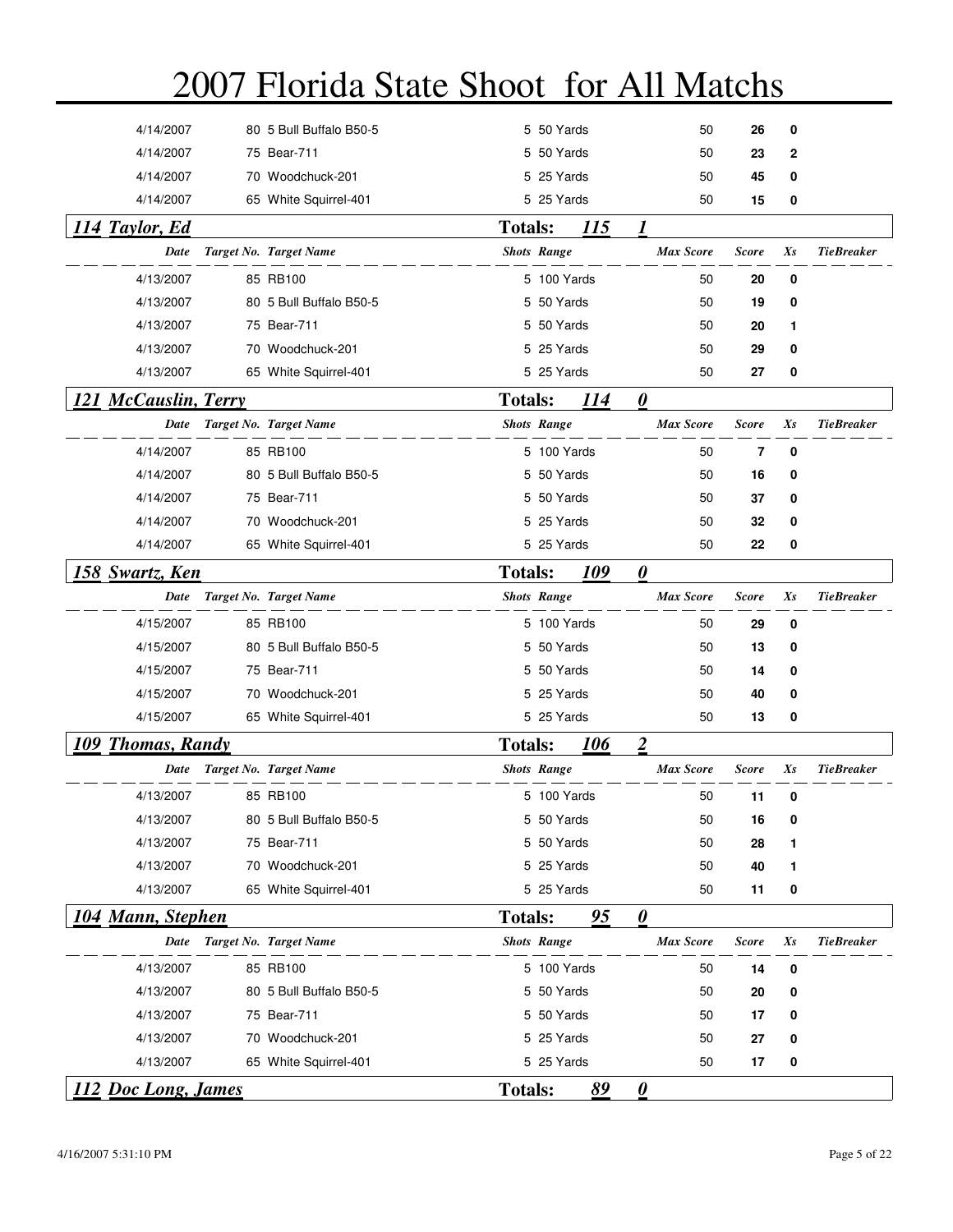| Date                  | Target No. Target Name  |                | <b>Shots Range</b> |    | <b>Max Score</b>      | <b>Score</b> | Xs          | <b>TieBreaker</b> |
|-----------------------|-------------------------|----------------|--------------------|----|-----------------------|--------------|-------------|-------------------|
| 4/13/2007             | 80 5 Bull Buffalo B50-5 |                | 5 50 Yards         |    | 50                    | 10           | $\mathbf 0$ |                   |
| 4/13/2007             | 75 Bear-711             |                | 5 50 Yards         |    | 50                    | 9            | 0           |                   |
| 4/13/2007             | 70 Woodchuck-201        |                | 5 25 Yards         |    | 50                    | 41           | 0           |                   |
| 4/13/2007             | 65 White Squirrel-401   |                | 5 25 Yards         |    | 50                    | 29           | 0           |                   |
| 168 Richards, Patrick |                         | <b>Totals:</b> |                    | 82 | 1                     |              |             |                   |
| Date                  | Target No. Target Name  |                | <b>Shots Range</b> |    | <b>Max Score</b>      | <b>Score</b> | Xs          | <b>TieBreaker</b> |
| 4/15/2007             | 85 RB100                |                | 5 100 Yards        |    | 50                    | 0            | $\mathbf 0$ |                   |
| 4/15/2007             | 80 5 Bull Buffalo B50-5 |                | 5 50 Yards         |    | 50                    | 8            | 0           |                   |
| 4/15/2007             | 75 Bear-711             |                | 5 50 Yards         |    | 50                    | 28           | 1           |                   |
| 4/15/2007             | 70 Woodchuck-201        |                | 5 25 Yards         |    | 50                    | 28           | 0           |                   |
| 4/15/2007             | 65 White Squirrel-401   |                | 5 25 Yards         |    | 50                    | 18           | 0           |                   |
| 110 Huskey, Joe       |                         | <b>Totals:</b> |                    | 79 | $\boldsymbol{\theta}$ |              |             |                   |
| <b>Date</b>           | Target No. Target Name  |                | <b>Shots Range</b> |    | <b>Max Score</b>      | <b>Score</b> | Xs          | <b>TieBreaker</b> |
| 4/14/2007             | 85 RB100                |                | 5 100 Yards        |    | 50                    | 8            | $\mathbf 0$ |                   |
| 4/14/2007             | 80 5 Bull Buffalo B50-5 |                | 5 50 Yards         |    | 50                    | 0            | 0           |                   |
| 4/14/2007             | 75 Bear-711             |                | 5 50 Yards         |    | 50                    | 16           | 0           |                   |
| 4/14/2007             | 70 Woodchuck-201        |                | 5 25 Yards         |    | 50                    | 29           | 0           |                   |
| 4/14/2007             | 65 White Squirrel-401   |                | 5 25 Yards         |    | 50                    | 26           | 0           |                   |
| 165 Stem, Leonard     |                         | <b>Totals:</b> |                    | 40 | $\boldsymbol{\theta}$ |              |             |                   |
| Date                  | Target No. Target Name  |                | <b>Shots Range</b> |    | <b>Max Score</b>      | <b>Score</b> | Xs          | <b>TieBreaker</b> |
| 4/14/2007             | 70 Woodchuck-201        |                | 5 25 Yards         |    | 50                    | 31           | $\bf{0}$    |                   |
| 4/14/2007             | 65 White Squirrel-401   |                | 5 25 Yards         |    | 50                    | 9            | 0           |                   |
| 117 Marney, Bill      |                         | <b>Totals:</b> |                    | 37 | $\boldsymbol{\theta}$ |              |             |                   |
| Date                  | Target No. Target Name  |                | <b>Shots Range</b> |    | <b>Max Score</b>      | <b>Score</b> | Xs          | <b>TieBreaker</b> |
| 4/14/2007             | 70 Woodchuck-201        |                | 5 25 Yards         |    | 50                    | 37           | 0           |                   |
| 164 Bowacurn, Michael |                         | <b>Totals:</b> |                    | 24 | $\boldsymbol{\theta}$ |              |             |                   |
| Date                  | Target No. Target Name  |                | <b>Shots Range</b> |    | <b>Max Score</b>      | <b>Score</b> | Xs          | <b>TieBreaker</b> |
| 4/14/2007             | 70 Woodchuck-201        |                | 5 25 Yards         |    | 50                    | 15           | 0           |                   |
| 4/14/2007             | 65 White Squirrel-401   |                | 5 25 Yards         |    | 50                    | 9            | 0           |                   |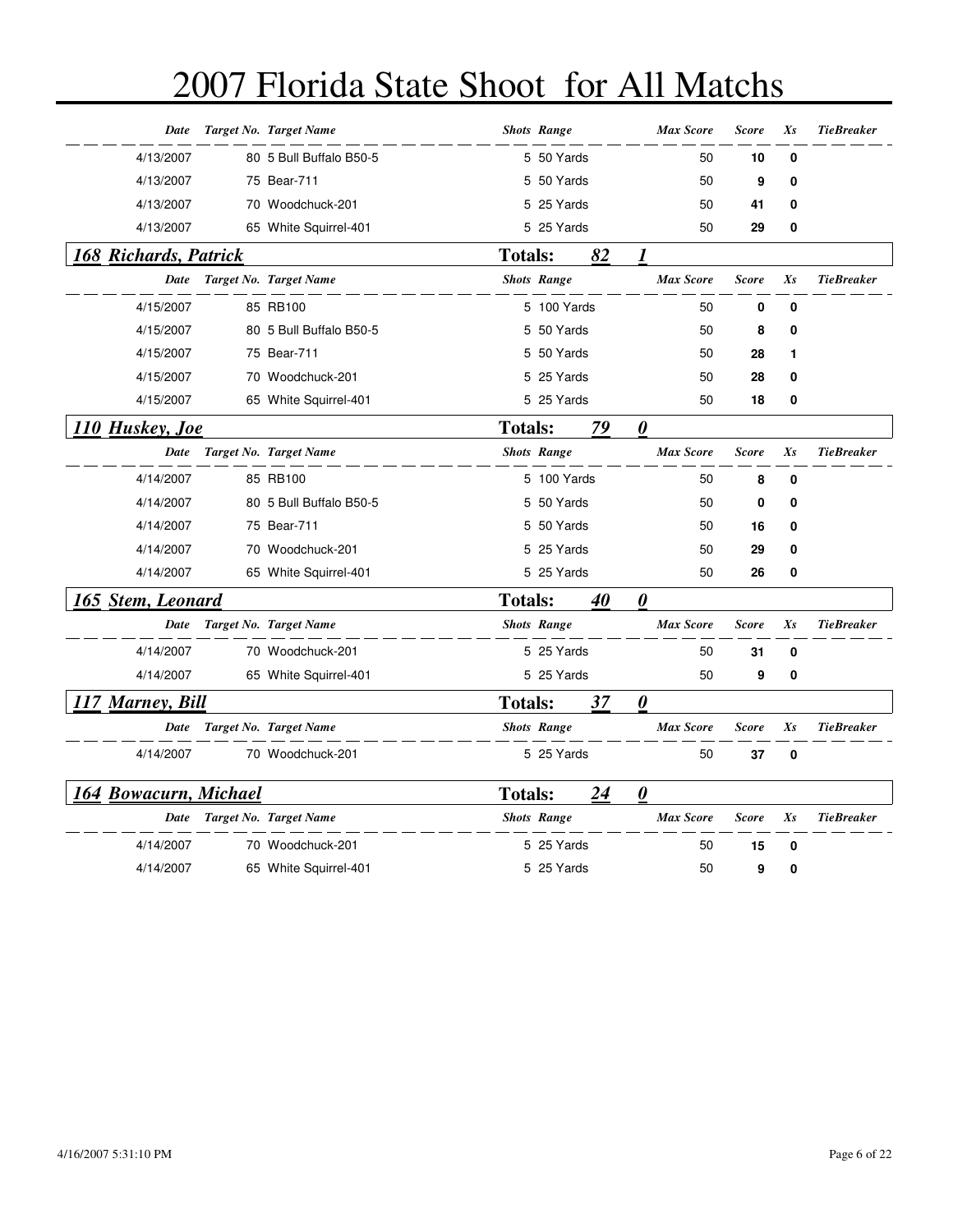#### *Flintlock-Ladies*

| 105 Ramey, Carol  |    |                         | <b>Totals:</b> |                    | <b>122</b> | <b>1st Place</b> |              |         |                   |
|-------------------|----|-------------------------|----------------|--------------------|------------|------------------|--------------|---------|-------------------|
| Date              |    | Target No. Target Name  |                | <b>Shots Range</b> |            | <b>Max Score</b> | <b>Score</b> | Xs      | <b>TieBreaker</b> |
| 4/14/2007         |    | 60 1 Bull Buffalo BUF-1 |                | 5 100 Yards        |            | 50               | 12           | 0       |                   |
| 4/14/2007         |    | 55 2 Bull Buffalo B-50  |                | 5 50 Yards         |            | 50               | 17           |         |                   |
| 4/14/2007         |    | 50 Deer-902             |                | 5 50 Yards         |            | 50               | 30           | 0       |                   |
| 4/14/2007         |    | 45 RB50-2               |                | 5 25 Yards         |            | 50               | 36           | 0       |                   |
| 4/14/2007         |    | 40 Woodchuck-Small      |                | 5 25 Yards         |            | 50               | 27           | 0       |                   |
| 156 Wolfe, Amanda |    |                         | <b>Totals:</b> |                    | 84         | 2nd Place        |              |         |                   |
| Date              |    | Target No. Target Name  |                | <b>Shots Range</b> |            | <b>Max Score</b> | <b>Score</b> | $X_{S}$ | <b>TieBreaker</b> |
| 4/15/2007         | 60 | 1 Bull Buffalo BUF-1    |                | 5 100 Yards        |            | 50               | 22           | 0       |                   |
| 4/15/2007         |    | 55 2 Bull Buffalo B-50  |                | 5 50 Yards         |            | 50               | 10           | 1       |                   |
| 4/15/2007         |    | 50 Deer-902             |                | 5 50 Yards         |            | 50               | 26           | 0       |                   |
| 4/14/2007         |    | 45 RB50-2               |                | 5 25 Yards         |            | 50               | 20           | 0       |                   |
| 4/14/2007         | 40 | Woodchuck-Small         |                | 5 25 Yards         |            | 50               | 6            | 0       |                   |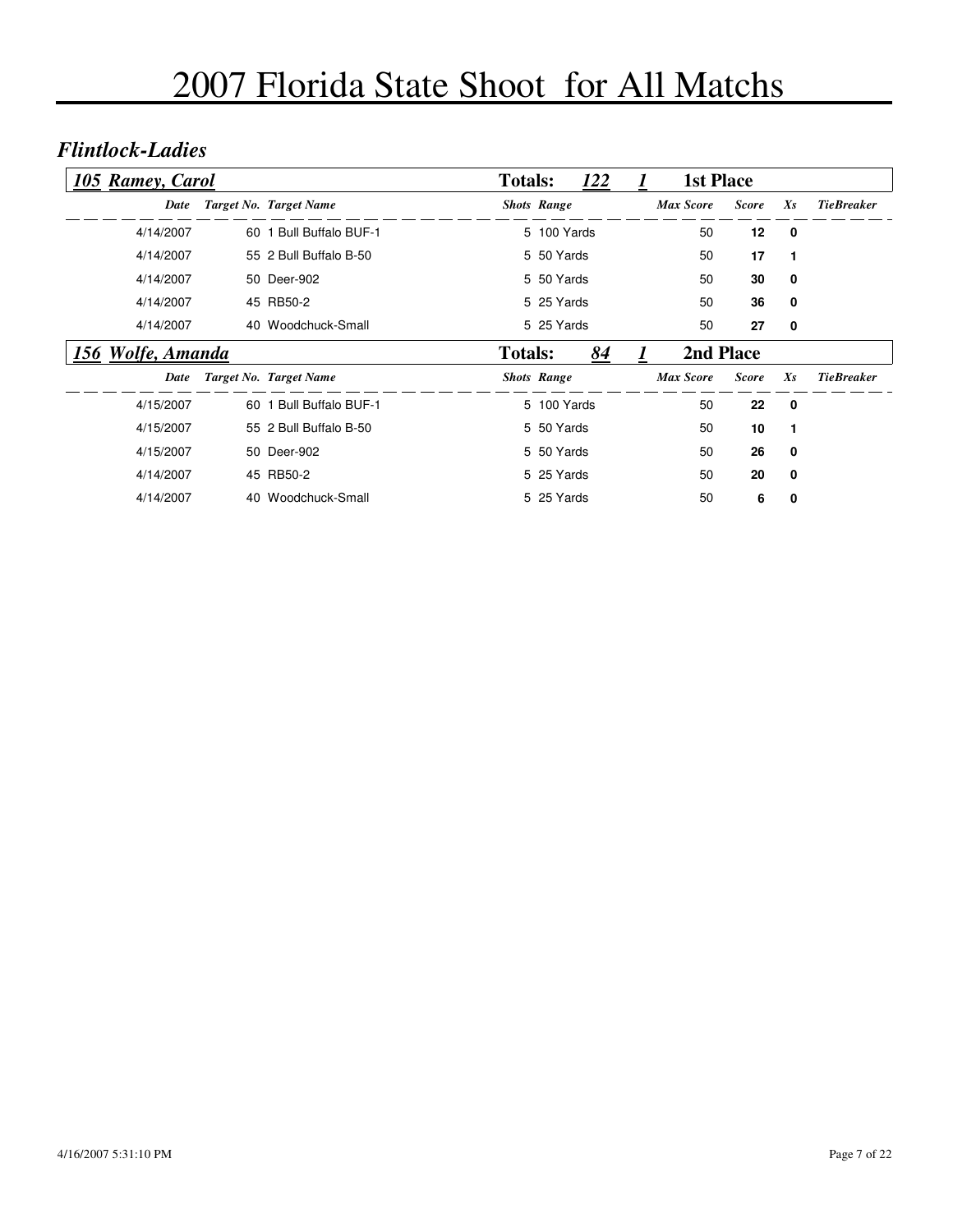#### *Flintlock-Mens*

| <b>107 Danner, George</b> |                             | <b>Totals:</b> |                    | 183         | 0 | <b>1st Place</b> |              |    |                   |
|---------------------------|-----------------------------|----------------|--------------------|-------------|---|------------------|--------------|----|-------------------|
|                           | Date Target No. Target Name |                | <b>Shots Range</b> |             |   | <b>Max Score</b> | <b>Score</b> | Xs | <b>TieBreaker</b> |
| 4/13/2007                 | 35 1 Bull Buffalo BUF-1     |                | 5 100 Yards        |             |   | 50               | 27           | 0  |                   |
| 4/13/2007                 | 30 2 Bull Buffalo B-50      |                | 5 50 Yards         |             |   | 50               | 25           | 0  |                   |
| 4/13/2007                 | 25 Deer-902                 |                | 5 50 Yards         |             |   | 50               | 42           | 0  |                   |
| 4/13/2007                 | 20 RB50-2                   |                | 5 25 Yards         |             |   | 50               | 46           | 0  |                   |
| 4/13/2007                 | 15 Woodchuck-Small          |                | 5 25 Yards         |             |   | 50               | 43           | 0  |                   |
| 114 Taylor, Ed            |                             | <b>Totals:</b> |                    | 172         | 1 |                  | 2nd Place    |    |                   |
| Date                      | Target No. Target Name      |                | <b>Shots Range</b> |             |   | <b>Max Score</b> | <b>Score</b> | Xs | <b>TieBreaker</b> |
| 4/13/2007                 | 35 1 Bull Buffalo BUF-1     |                | 5 100 Yards        |             |   | 50               | 30           | 0  |                   |
| 4/13/2007                 | 30 2 Bull Buffalo B-50      |                | 5 50 Yards         |             |   | 50               | 32           | 0  |                   |
| 4/13/2007                 | 25 Deer-902                 |                | 5 50 Yards         |             |   | 50               | 36           | 1  |                   |
| 4/13/2007                 | 20 RB50-2                   |                | 5 25 Yards         |             |   | 50               | 35           | 0  |                   |
| 4/13/2007                 | 15 Woodchuck-Small          |                | 5 25 Yards         |             |   | 50               | 39           | 0  |                   |
| 106 Ramey, Orville        |                             | <b>Totals:</b> |                    | 164         | 0 | 3rd Place        |              |    |                   |
|                           | Date Target No. Target Name |                | <b>Shots Range</b> |             |   | <b>Max Score</b> | <b>Score</b> | Xs | <b>TieBreaker</b> |
| 4/13/2007                 | 35 1 Bull Buffalo BUF-1     |                | 5 100 Yards        |             |   | 50               | 11           | 0  |                   |
| 4/13/2007                 | 30 2 Bull Buffalo B-50      |                | 5 50 Yards         |             |   | 50               | 33           | 0  |                   |
| 4/13/2007                 | 25 Deer-902                 |                | 5 50 Yards         |             |   | 50               | 32           | 0  |                   |
| 4/13/2007                 | 20 RB50-2                   |                | 5 25 Yards         |             |   | 50               | 46           | 0  |                   |
| 4/13/2007                 | 15 Woodchuck-Small          |                | 5 25 Yards         |             |   | 50               | 42           | 0  |                   |
| 157 Wilson, Burl          |                             | <b>Totals:</b> |                    | 163         | 0 | <b>4th Place</b> |              |    |                   |
| Date                      | Target No. Target Name      |                | <b>Shots Range</b> |             |   | <b>Max Score</b> | <b>Score</b> | Xs | <b>TieBreaker</b> |
| 4/14/2007                 | 35 1 Bull Buffalo BUF-1     |                | 5 100 Yards        |             |   | 50               | 34           | 0  |                   |
| 4/14/2007                 | 30 2 Bull Buffalo B-50      |                | 5 50 Yards         |             |   | 50               | 41           | 0  |                   |
| 4/14/2007                 | 25 Deer-902                 |                | 5 50 Yards         |             |   | 50               | 17           | 0  |                   |
| 4/14/2007                 | 20 RB50-2                   |                | 5 25 Yards         |             |   | 50               | 42           | 0  |                   |
| 4/14/2007                 | 15 Woodchuck-Small          |                | 5 25 Yards         |             |   | 50               | 29           | 0  |                   |
| <b>108 Thompson, Bud</b>  |                             | <b>Totals:</b> |                    | 162         | 0 |                  |              |    |                   |
| Date                      | Target No. Target Name      |                | <b>Shots Range</b> |             |   | <b>Max Score</b> | <b>Score</b> | Xs | <b>TieBreaker</b> |
| 4/13/2007                 | 35 1 Bull Buffalo BUF-1     |                | 5 100 Yards        |             |   | 50               | 25           | 0  |                   |
| 4/13/2007                 | 30 2 Bull Buffalo B-50      |                | 5 50 Yards         |             |   | 50               | 32           | 0  |                   |
| 4/13/2007                 | 25 Deer-902                 |                | 5 50 Yards         |             |   | 50               | 29           | 0  |                   |
| 4/13/2007                 | 20 RB50-2                   |                | 5 25 Yards         |             |   | 50               | 40           | 0  |                   |
| 4/13/2007                 | 15 Woodchuck-Small          |                | 5 25 Yards         |             |   | 50               | 36           | 0  |                   |
| <b>101 Myers, William</b> |                             | <b>Totals:</b> |                    | <u> 156</u> | 0 |                  |              |    |                   |
| Date                      | Target No. Target Name      |                | <b>Shots Range</b> |             |   | <b>Max Score</b> | <b>Score</b> | Xs | <b>TieBreaker</b> |
| 4/14/2007                 | 35 1 Bull Buffalo BUF-1     |                | 5 100 Yards        |             |   | 50               | 28           | 0  |                   |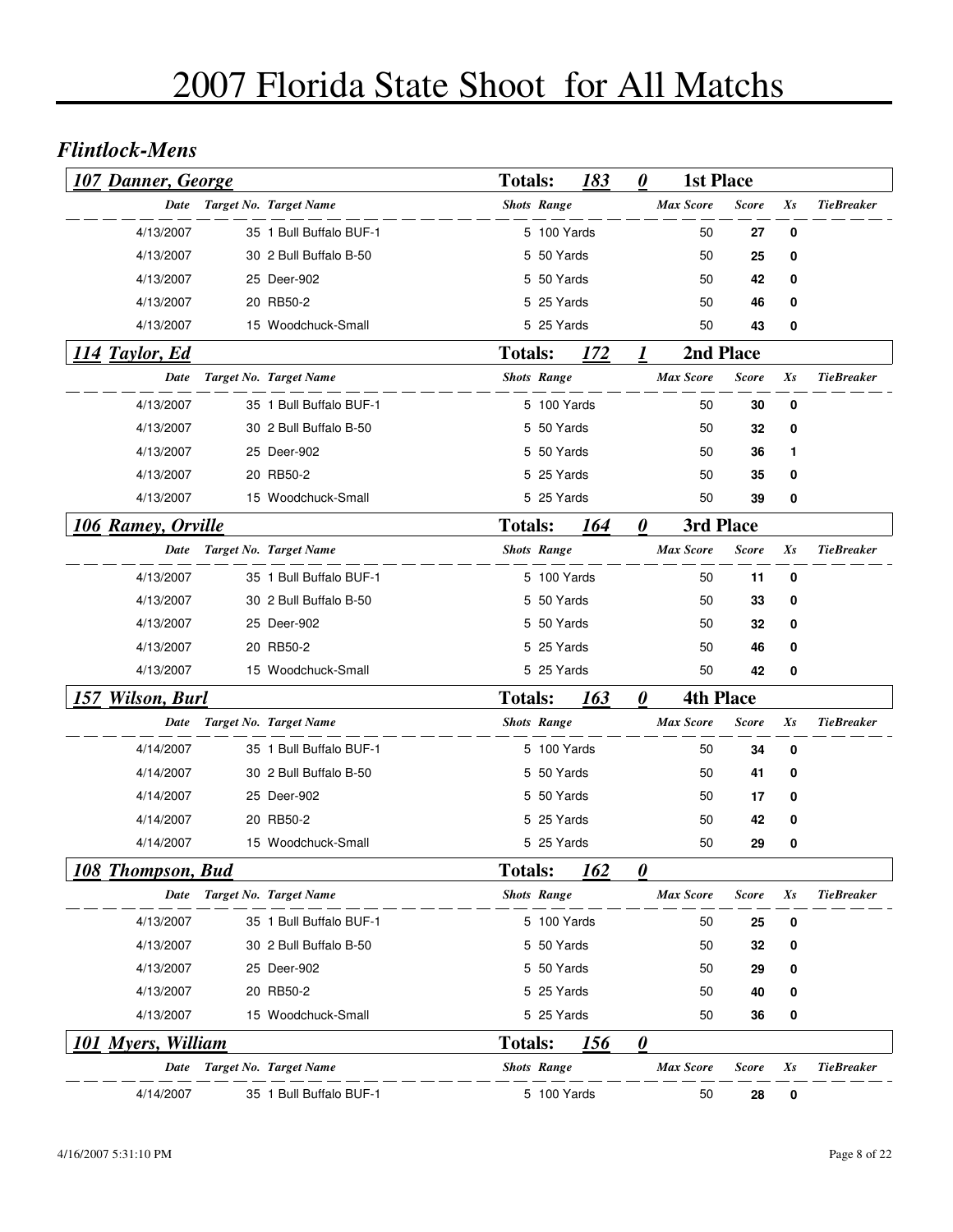| 4/14/2007                | 30 2 Bull Buffalo B-50  |                | 5 50 Yards         |    | 50                    | 17           | 0           |                   |
|--------------------------|-------------------------|----------------|--------------------|----|-----------------------|--------------|-------------|-------------------|
| 4/14/2007                | 25 Deer-902             |                | 5 50 Yards         |    | 50                    | 29           | 0           |                   |
| 4/14/2007                | 20 RB50-2               |                | 5 25 Yards         |    | 50                    | 41           | 0           |                   |
| 4/14/2007                | 15 Woodchuck-Small      |                | 5 25 Yards         |    | 50                    | 41           | 0           |                   |
| 113 Graves, Sr., Clayton |                         | <b>Totals:</b> |                    | 93 | 0                     |              |             |                   |
| Date                     | Target No. Target Name  |                | <b>Shots Range</b> |    | <b>Max Score</b>      | <b>Score</b> | $X_{S}$     | <b>TieBreaker</b> |
| 4/13/2007                | 35 1 Bull Buffalo BUF-1 |                | 5 100 Yards        |    | 50                    | 12           | 0           |                   |
| 4/13/2007                | 30 2 Bull Buffalo B-50  |                | 5 50 Yards         |    | 50                    | 17           | 0           |                   |
| 4/13/2007                | 25 Deer-902             |                | 5 50 Yards         |    | 50                    | 27           | 0           |                   |
| 4/13/2007                | 20 RB50-2               |                | 5 25 Yards         |    | 50                    | 37           | 0           |                   |
| 115 Samson, Bob          |                         | <b>Totals:</b> |                    | 90 | $\boldsymbol{\theta}$ |              |             |                   |
| <b>Date</b>              | Target No. Target Name  |                | <b>Shots Range</b> |    | <b>Max Score</b>      | <b>Score</b> | $X_{S}$     | <b>TieBreaker</b> |
| 4/13/2007                | 35 1 Bull Buffalo BUF-1 |                | 5 100 Yards        |    | 50                    | 5            | 0           |                   |
| 4/13/2007                | 30 2 Bull Buffalo B-50  |                |                    |    |                       |              |             |                   |
|                          |                         |                | 5 50 Yards         |    | 50                    | 36           | 0           |                   |
| 4/13/2007                | 25 Deer-902             |                | 5 50 Yards         |    | 50                    | 15           | 0           |                   |
| 4/13/2007                | 20 RB50-2               |                | 5 25 Yards         |    | 50                    | 10           | 0           |                   |
| 4/13/2007                | 15 Woodchuck-Small      |                | 5 25 Yards         |    | 50                    | 24           | 0           |                   |
| 158 Swartz, Ken          |                         | <b>Totals:</b> |                    | 49 | 0                     |              |             |                   |
| Date                     | Target No. Target Name  |                | <b>Shots Range</b> |    | <b>Max Score</b>      | <b>Score</b> | $X_{S}$     | <b>TieBreaker</b> |
| 4/14/2007                | 15 Woodchuck-Small      |                | 5 25 Yards         |    | 50                    | 17           | $\mathbf 0$ |                   |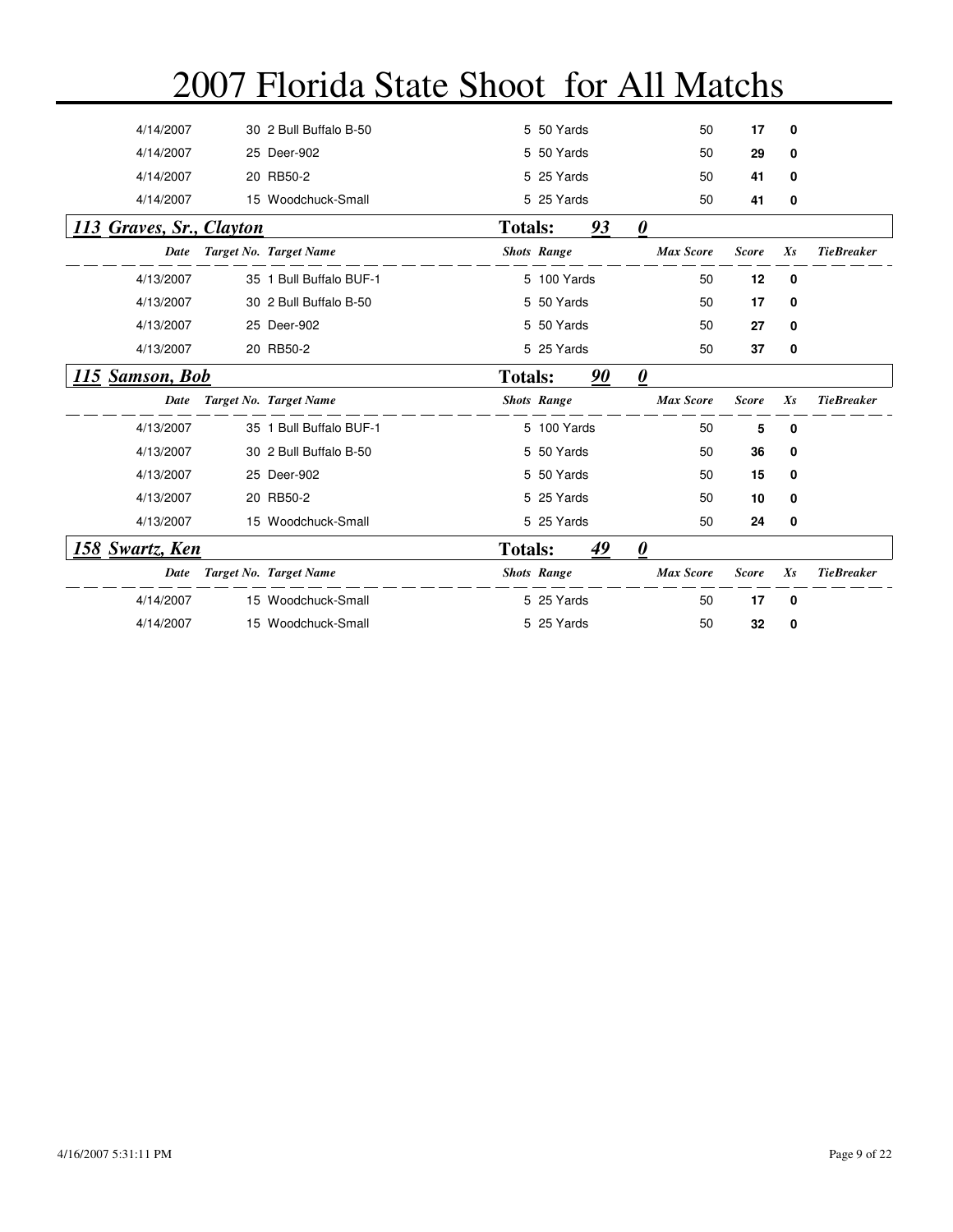## *Junior Offhand*

| 123 Lee, Jacob        |                        | <b>Totals:</b> |                    | <b>100</b> |                        | <b>1st Place</b> |              |         |                   |
|-----------------------|------------------------|----------------|--------------------|------------|------------------------|------------------|--------------|---------|-------------------|
| <b>Date</b>           | Target No. Target Name |                | <b>Shots Range</b> |            |                        | <b>Max Score</b> | <b>Score</b> | Xs      | <b>TieBreaker</b> |
| 4/14/2007             | 190 Buffalo            |                | 5 50 Yards         |            |                        | 50               | 33           | 0       |                   |
| 4/14/2007             | 185 Fox-701            |                | 5 25 Yards         |            |                        | 50               | 35           | 0       |                   |
| 4/14/2007             | 180 Crow-101           |                | 5 25 Yards         |            |                        | 50               | 32           | 1       |                   |
| 170 Richards, Nate    |                        | <b>Totals:</b> |                    | 87         | $\boldsymbol{\theta}$  |                  | 2nd Place    |         |                   |
| Date                  | Target No. Target Name |                | <b>Shots Range</b> |            |                        | <b>Max Score</b> | <b>Score</b> | $X_{S}$ | <b>TieBreaker</b> |
| 4/15/2007             | 190 Buffalo            |                | 5 50 Yards         |            |                        | 50               | 34           | 0       |                   |
| 4/15/2007             | 185 Fox-701            |                | 5 25 Yards         |            |                        | 50               | 26           | 0       |                   |
| 4/15/2007             | 180 Crow-101           |                | 5 25 Yards         |            |                        | 50               | 27           | 0       |                   |
| 152 Lincoln, Jacob    |                        | <b>Totals:</b> |                    | 81         |                        | 3rd Place        |              |         |                   |
| Date                  | Target No. Target Name |                | <b>Shots Range</b> |            |                        | <b>Max Score</b> | <b>Score</b> | $X_{S}$ | <b>TieBreaker</b> |
| 4/14/2007             | 190 Buffalo            |                | 5 50 Yards         |            |                        | 50               | 19           | 0       |                   |
| 4/14/2007             | 185 Fox-701            |                | 5 25 Yards         |            |                        | 50               | 34           | 0       |                   |
| 4/14/2007             | 180 Crow-101           |                | 5 25 Yards         |            |                        | 50               | 28           | 1       |                   |
| 151 Richard, Justin   |                        | <b>Totals:</b> |                    | 75         | $\boldsymbol{\theta}$  | <b>4th Place</b> |              |         |                   |
| <b>Date</b>           | Target No. Target Name |                | <b>Shots Range</b> |            |                        | <b>Max Score</b> | <b>Score</b> | $X_{S}$ | <b>TieBreaker</b> |
| 4/14/2007             | 190 Buffalo            |                | 5 50 Yards         |            |                        | 50               | 31           | 0       |                   |
| 4/14/2007             | 185 Fox-701            |                | 5 25 Yards         |            |                        | 50               | 32           | 0       |                   |
| 4/14/2007             | 180 Crow-101           |                | 5 25 Yards         |            |                        | 50               | 12           | 0       |                   |
| 169 Richards, Gabriel |                        | <b>Totals:</b> |                    | 25         | $\boldsymbol{\varrho}$ |                  |              |         |                   |
| Date                  | Target No. Target Name |                | <b>Shots Range</b> |            |                        | <b>Max Score</b> | <b>Score</b> | $X_{S}$ | <b>TieBreaker</b> |
| 4/15/2007             | 190 Buffalo            |                | 5 50 Yards         |            |                        | 50               | 7            | 0       |                   |
| 4/15/2007             | 185 Fox-701            |                | 5 25 Yards         |            |                        | 50               | 18           | 0       |                   |
| 4/15/2007             | 180 Crow-101           |                | 5 25 Yards         |            |                        | 50               | 0            | 0       |                   |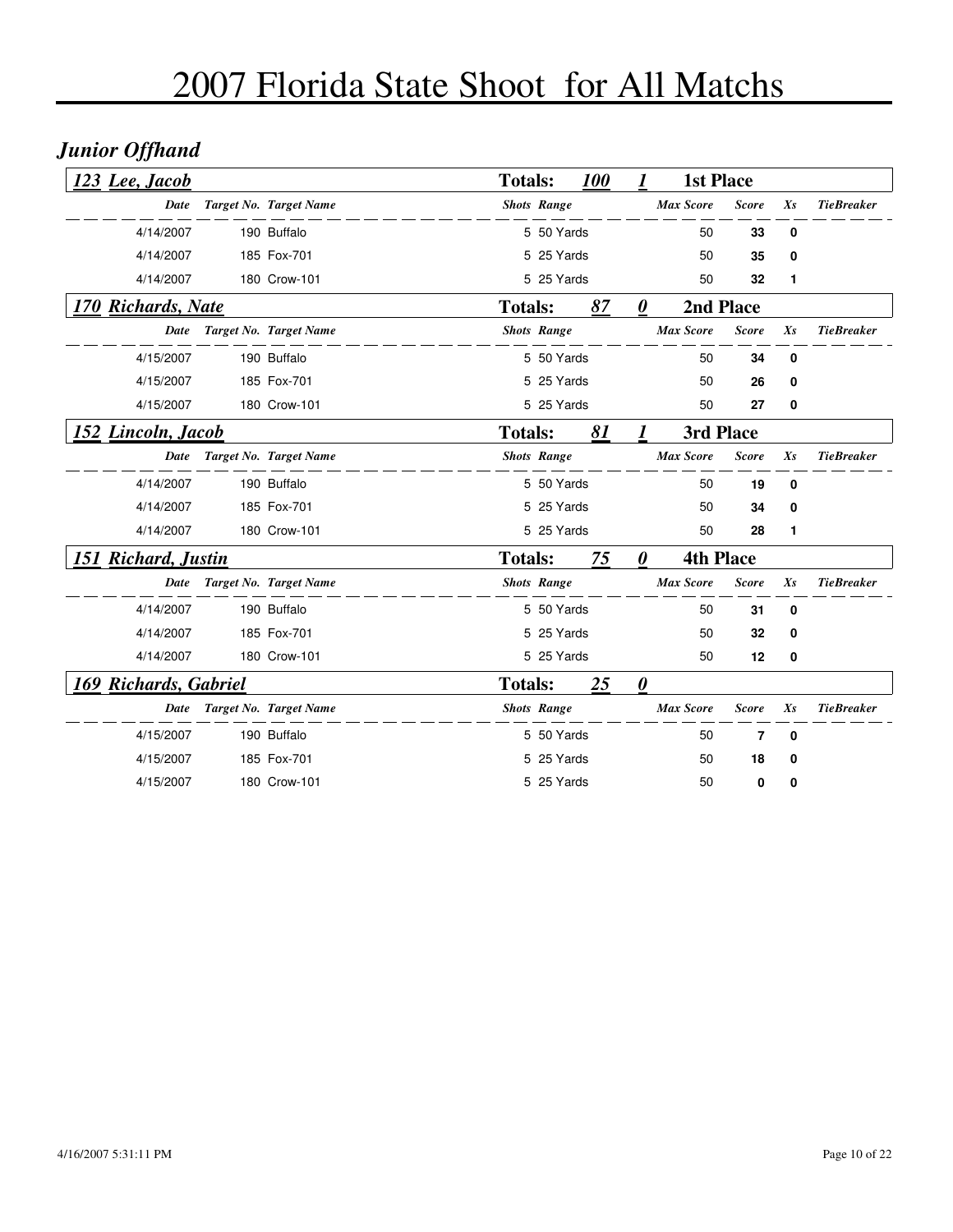## *Knife and Hawk-Juniors*

| 123 Lee, Jacob        |                        | <b>Totals:</b>     | 9 | $\boldsymbol{\theta}$ | <b>1st Place</b> |              |              |                   |
|-----------------------|------------------------|--------------------|---|-----------------------|------------------|--------------|--------------|-------------------|
| Date                  | Target No. Target Name | <b>Shots Range</b> |   |                       | <b>Max Score</b> | <b>Score</b> | $X_{S}$      | <b>TieBreaker</b> |
| 4/15/2007             | 265 Knife and Hawk     | 10 N/A             |   |                       | 50               | 9            | $\mathbf{0}$ |                   |
| 162 Lee, Emmett       |                        | <b>Totals:</b>     |   | $\boldsymbol{\theta}$ | 2nd Place        |              |              |                   |
| Date                  | Target No. Target Name | <b>Shots Range</b> |   |                       | <b>Max Score</b> | <b>Score</b> | $X_{S}$      | <b>TieBreaker</b> |
| 4/15/2007             | 265 Knife and Hawk     | 10 $N/A$           |   |                       | 50               | 7            | 0            |                   |
| 170 Richards, Nate    |                        | <b>Totals:</b>     |   |                       | 3rd Place        |              |              |                   |
| Date                  | Target No. Target Name | <b>Shots Range</b> |   |                       | <b>Max Score</b> | <b>Score</b> | $X_{S}$      | <b>TieBreaker</b> |
| 4/15/2007             | 265 Knife and Hawk     | 10 N/A             |   |                       | 50               | 6            | 0            |                   |
| 169 Richards, Gabriel |                        | <b>Totals:</b>     |   |                       | <b>4th Place</b> |              |              |                   |
| Date                  | Target No. Target Name | <b>Shots Range</b> |   |                       | <b>Max Score</b> | <b>Score</b> | $X_{S}$      | <b>TieBreaker</b> |
| 4/15/2007             | 265 Knife and Hawk     | 10 N/A             |   |                       | 50               | $\mathbf{2}$ | 0            |                   |

#### *Knife and Hawk-Ladies*

| 153 Harvey, Libby |                             | <b>Totals:</b> |                    | <b>1st Place</b> |          |            |
|-------------------|-----------------------------|----------------|--------------------|------------------|----------|------------|
|                   | Date Target No. Target Name |                | <b>Shots Range</b> | Max Score        | Score Xs | TieBreaker |
| 4/15/2007         | 260 Knife and Hawk          |                | 10 N/A             | 50               |          |            |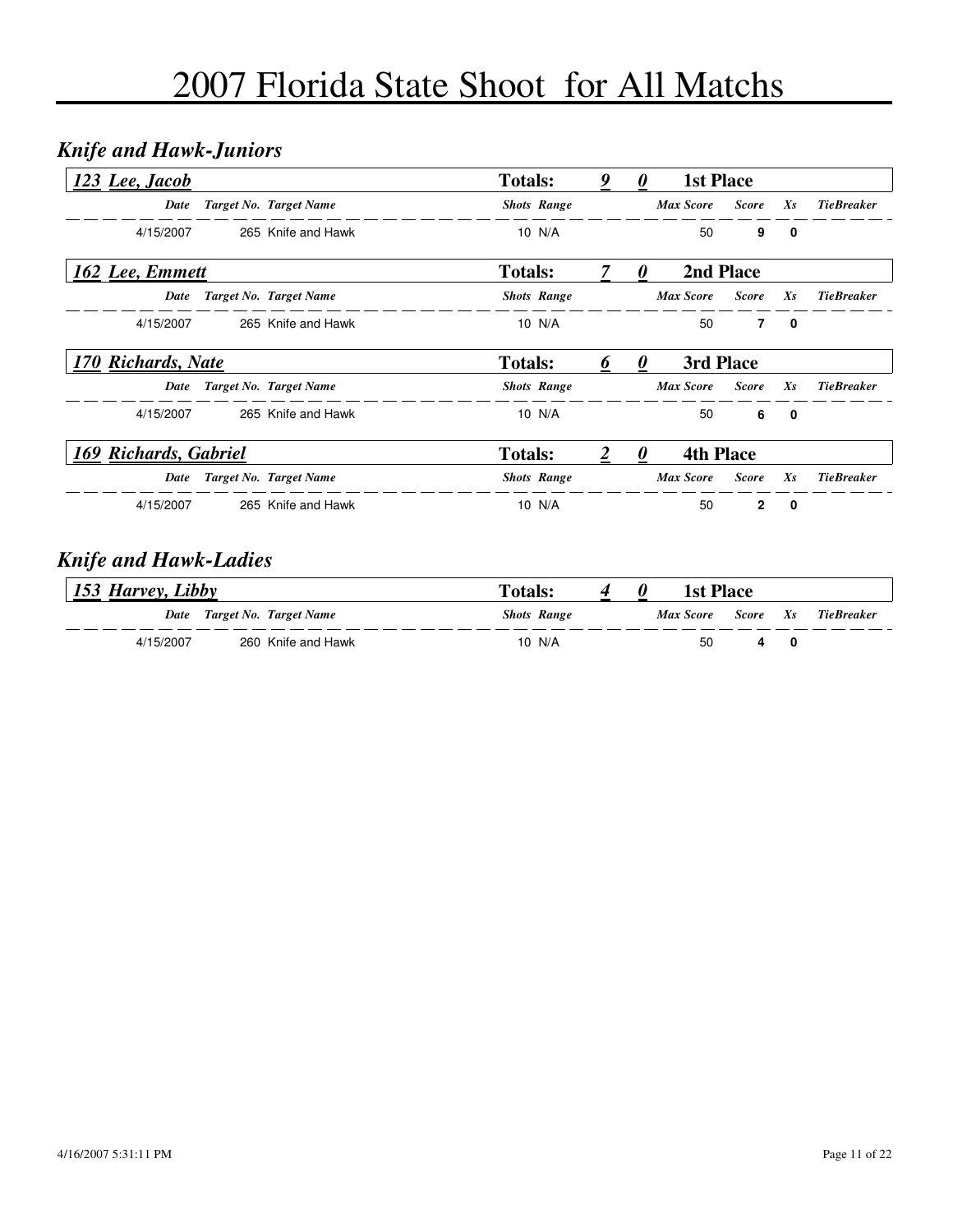## *Knife and Hawk-Mens*

| <b>107 Danner, George</b>    |                               | <b>Totals:</b>     | 17               | $\boldsymbol{\theta}$ | <b>1st Place</b> |              |              |                   |
|------------------------------|-------------------------------|--------------------|------------------|-----------------------|------------------|--------------|--------------|-------------------|
| <b>Date</b>                  | Target No. Target Name        | <b>Shots Range</b> |                  |                       | <b>Max Score</b> | <b>Score</b> | Xs           | <b>TieBreaker</b> |
| 4/15/2007                    | 255 Knife and Hawk            | 10 N/A             |                  |                       | 50               | 17           | 0            |                   |
| 108 Thompson, Bud            |                               | <b>Totals:</b>     | <i><b>10</b></i> | $\boldsymbol{\theta}$ | 2nd Place        |              |              |                   |
| Date                         | Target No. Target Name        | <b>Shots Range</b> |                  |                       | <b>Max Score</b> | <b>Score</b> | Xs           | <b>TieBreaker</b> |
| 4/15/2007                    | 255 Knife and Hawk            | 10 N/A             |                  |                       | 50               | 10           | $\mathbf{0}$ |                   |
| 114 Taylor, Ed               |                               | <b>Totals:</b>     | 9                | 0                     | 3rd Place        |              |              |                   |
| Date                         | <b>Target No. Target Name</b> | <b>Shots Range</b> |                  |                       | <b>Max Score</b> | <b>Score</b> | $X_{S}$      | <b>TieBreaker</b> |
| 4/15/2007                    | 255 Knife and Hawk            | 10 N/A             |                  |                       | 50               | 9            | 0            |                   |
| 155 Kelley, Mike             |                               | <b>Totals:</b>     | 8                | $\boldsymbol{\theta}$ | <b>4th Place</b> |              |              |                   |
|                              | Date Target No. Target Name   | <b>Shots Range</b> |                  |                       | <b>Max Score</b> | <b>Score</b> | Xs           | <b>TieBreaker</b> |
| 4/15/2007                    | 255 Knife and Hawk            | 10 N/A             |                  |                       | 50               | 8            | 0            |                   |
| 118 Sefton, Greg             |                               | <b>Totals:</b>     | 5                | $\boldsymbol{\theta}$ |                  |              |              |                   |
| Date                         | Target No. Target Name        | <b>Shots Range</b> |                  |                       | <b>Max Score</b> | <b>Score</b> | Xs           | <b>TieBreaker</b> |
| 4/15/2007                    | 255 Knife and Hawk            | 10 N/A             |                  |                       | 50               | 5            | 0            |                   |
| 109 Thomas, Randy            |                               | <b>Totals:</b>     | 4                | $\boldsymbol{\theta}$ |                  |              |              |                   |
|                              | Date Target No. Target Name   | <b>Shots Range</b> |                  |                       | <b>Max Score</b> | <b>Score</b> | Xs           | <b>TieBreaker</b> |
| 4/15/2007                    | 255 Knife and Hawk            | 10 N/A             |                  |                       | 50               | 4            | 0            |                   |
| 101 Myers, William           |                               | <b>Totals:</b>     | $\boldsymbol{2}$ | $\boldsymbol{\theta}$ |                  |              |              |                   |
| Date                         | Target No. Target Name        | <b>Shots Range</b> |                  |                       | <b>Max Score</b> | <b>Score</b> | $X_{S}$      | <b>TieBreaker</b> |
| 4/15/2007                    | 255 Knife and Hawk            | 10 N/A             |                  |                       | 50               | $\mathbf{2}$ | 0            |                   |
| <b>168 Richards, Patrick</b> |                               | <b>Totals:</b>     | 2                | $\boldsymbol{\theta}$ |                  |              |              |                   |
|                              | Date Target No. Target Name   | <b>Shots Range</b> |                  |                       | <b>Max Score</b> | <b>Score</b> | Xs           | <b>TieBreaker</b> |
| 4/15/2007                    | 255 Knife and Hawk            | 10 N/A             |                  |                       | 50               | 2            | 0            |                   |
| 113 Graves, Sr., Clayton     |                               | <b>Totals:</b>     | 2                | $\boldsymbol{\theta}$ |                  |              |              |                   |
| Date                         | Target No. Target Name        | <b>Shots Range</b> |                  |                       | <b>Max Score</b> | <b>Score</b> | Xs           | <b>TieBreaker</b> |
| 4/15/2007                    | 255 Knife and Hawk            | 10 N/A             |                  |                       | 50               | $\mathbf{2}$ | 0            |                   |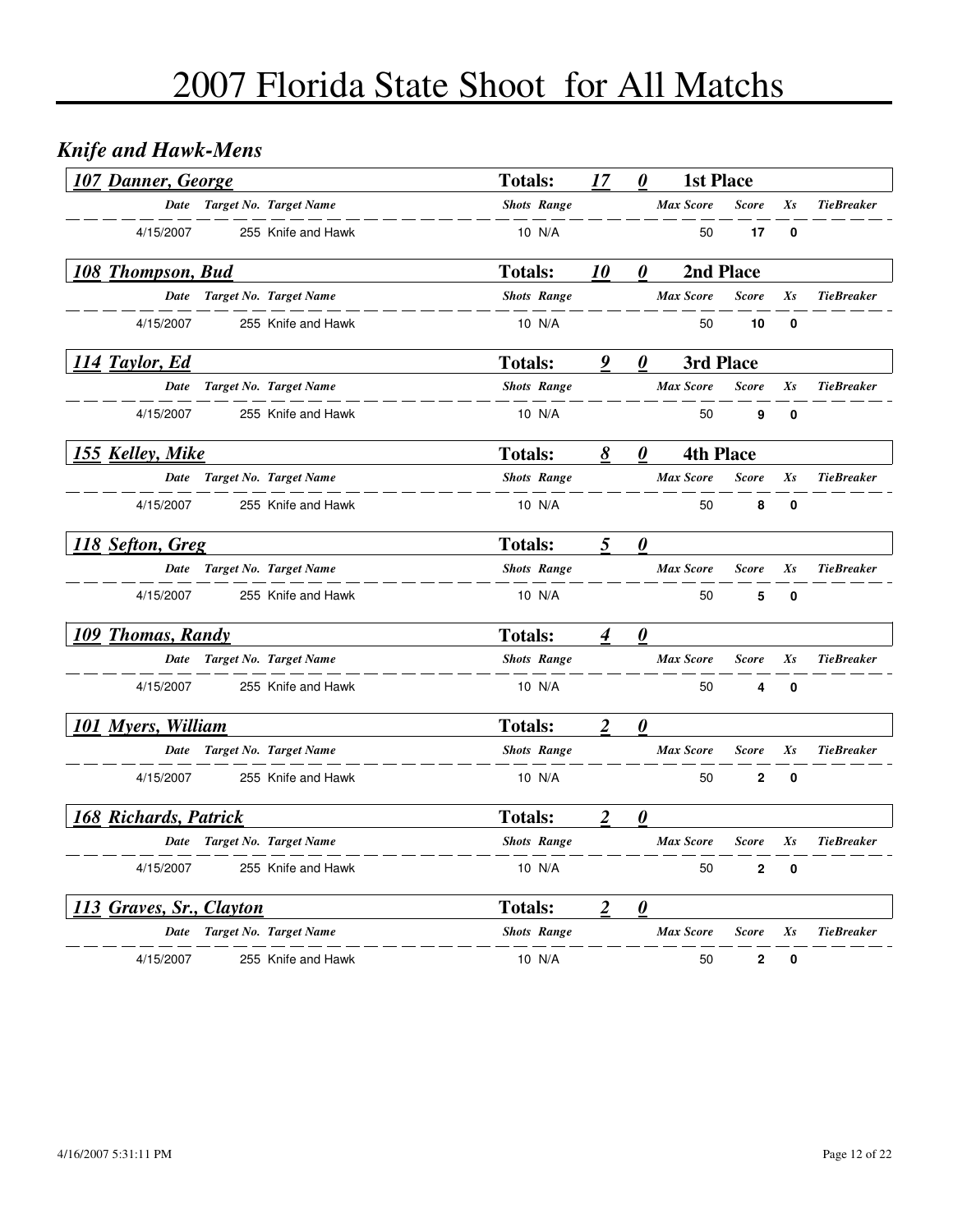## *Open-Ladies*

| 153 Harvey, Libby    |                            | <b>Totals:</b> |                    | 103 |                       | <b>1st Place</b> |              |         |                   |
|----------------------|----------------------------|----------------|--------------------|-----|-----------------------|------------------|--------------|---------|-------------------|
| Date                 | Target No. Target Name     |                | <b>Shots Range</b> |     |                       | <b>Max Score</b> | <b>Score</b> | $X_{S}$ | <b>TieBreaker</b> |
| 4/15/2007            | 160 X100                   |                | 5 100 Yards        |     |                       | 50               | 17           | 0       |                   |
| 4/15/2007            | 155 B4                     |                | 5 50 Yards         |     |                       | 50               | 20           | 0       |                   |
| 4/15/2007            | 150 5 Bull Buffalo B50-5-N |                | 5 50 Yards         |     |                       | 50               | 9            | 0       |                   |
| 4/15/2007            | 145 Hare-203               |                | 5 25 Yards         |     |                       | 50               | 22           | 0       |                   |
| 4/15/2007            | 140 Black Squirrel-402     |                | 5 25 Yards         |     |                       | 50               | 35           | 1       |                   |
| 120 McCauslin, Gerri |                            | <b>Totals:</b> |                    | 103 | $\boldsymbol{\theta}$ | 2nd Place        |              |         |                   |
| Date                 | Target No. Target Name     |                | <b>Shots Range</b> |     |                       | <b>Max Score</b> | <b>Score</b> | $X_{S}$ | <b>TieBreaker</b> |
| 4/14/2007            | 160 X100                   |                | 5 100 Yards        |     |                       | 50               | 21           | 0       |                   |
| 4/14/2007            | 155 B4                     |                | 5 50 Yards         |     |                       | 50               | 14           | 0       |                   |
| 4/14/2007            | 150 5 Bull Buffalo B50-5-N |                | 5 50 Yards         |     |                       | 50               | 27           | 0       |                   |
| 4/14/2007            | 145 Hare-203               |                | 5 25 Yards         |     |                       | 50               | 23           | 0       |                   |
| 4/14/2007            | 140 Black Squirrel-402     |                | 5 25 Yards         |     |                       | 50               | 18           | 0       |                   |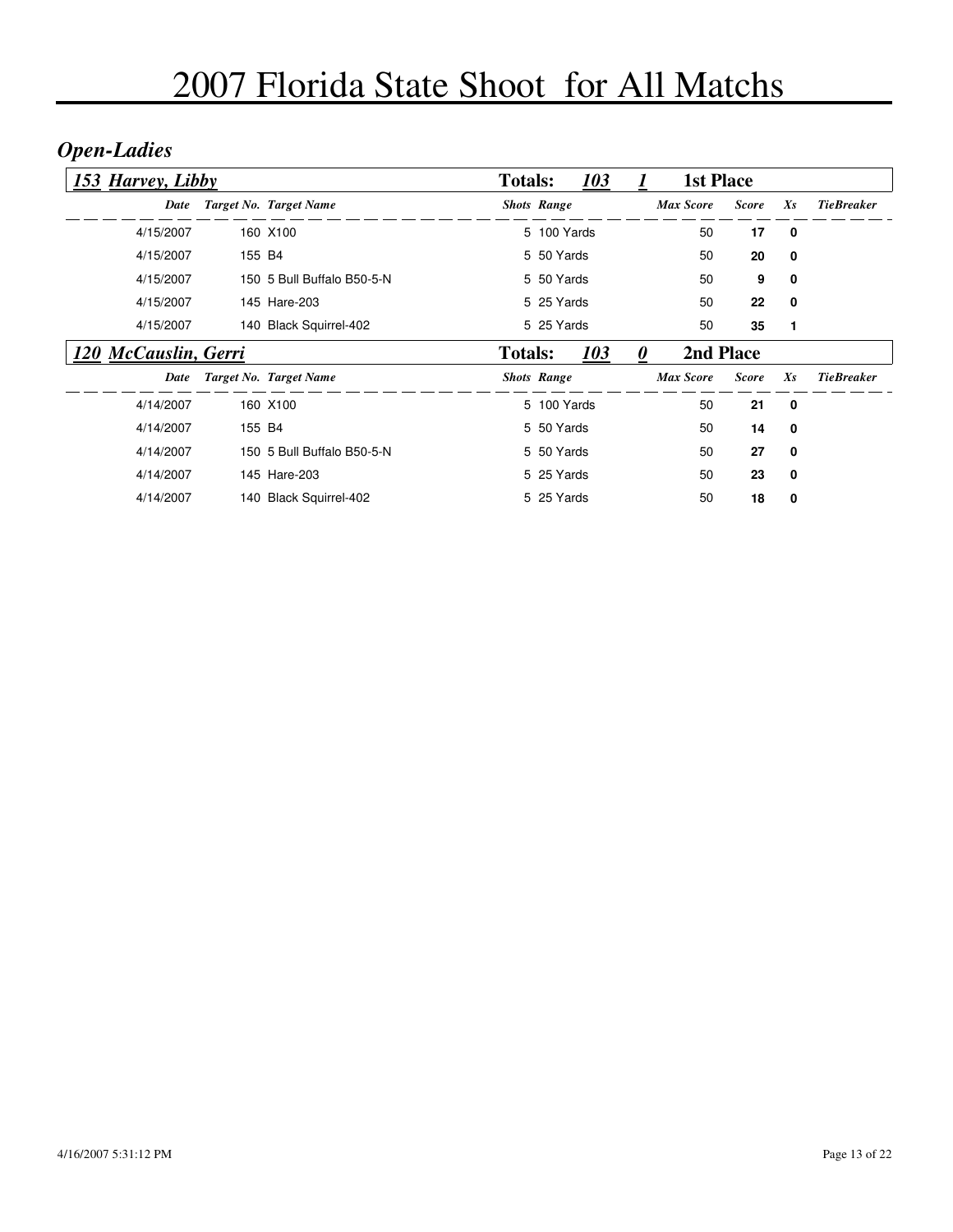## *Open-Mens*

| 113 Graves, Sr., Clayton  |        |                            | <b>Totals:</b> |                    | 137 | 0                     | <b>1st Place</b> |              |         |                   |
|---------------------------|--------|----------------------------|----------------|--------------------|-----|-----------------------|------------------|--------------|---------|-------------------|
| Date                      |        | Target No. Target Name     |                | <b>Shots Range</b> |     |                       | <b>Max Score</b> | <b>Score</b> | Xs      | <b>TieBreaker</b> |
| 4/14/2007                 |        | 135 X100                   |                | 5 100 Yards        |     |                       | 50               | 7            | 0       |                   |
| 4/14/2007                 | 130 B4 |                            |                | 5 50 Yards         |     |                       | 50               | 25           | 0       |                   |
| 4/14/2007                 |        | 125 5 Bull Buffalo B50-5-N |                | 5 50 Yards         |     |                       | 50               | 11           | 0       |                   |
| 4/14/2007                 |        | 120 Hare-203               |                | 5 25 Yards         |     |                       | 50               | 32           | 0       |                   |
| 4/14/2007                 |        | 115 Black Squirrel-402     |                | 5 25 Yards         |     |                       | 50               | 32           | 0       |                   |
| 4/13/2007                 |        | 115 Black Squirrel-402     |                | 5 25 Yards         |     |                       | 50               | 30           | 0       |                   |
| <b>101 Myers, William</b> |        |                            | <b>Totals:</b> |                    | 136 | $\boldsymbol{\theta}$ |                  | 2nd Place    |         |                   |
| Date                      |        | Target No. Target Name     |                | <b>Shots Range</b> |     |                       | <b>Max Score</b> | <b>Score</b> | $X_{S}$ | <b>TieBreaker</b> |
| 4/14/2007                 |        | 135 X100                   |                | 5 100 Yards        |     |                       | 50               | 7            | 0       |                   |
| 4/15/2007                 | 130 B4 |                            |                | 5 50 Yards         |     |                       | 50               | 24           | 0       |                   |
| 4/15/2007                 |        | 125 5 Bull Buffalo B50-5-N |                | 5 50 Yards         |     |                       | 50               | 23           | 0       |                   |
| 4/15/2007                 |        | 120 Hare-203               |                | 5 25 Yards         |     |                       | 50               | 45           | 0       |                   |
| 4/15/2007                 |        | 115 Black Squirrel-402     |                | 5 25 Yards         |     |                       | 50               | 37           | 0       |                   |
| <u> 117 Marney, Bill</u>  |        |                            | <b>Totals:</b> |                    | 125 | $\boldsymbol{2}$      | 3rd Place        |              |         |                   |
| <b>Date</b>               |        | Target No. Target Name     |                | <b>Shots Range</b> |     |                       | <b>Max Score</b> | <b>Score</b> | Xs      | <b>TieBreaker</b> |
| 4/14/2007                 | 130 B4 |                            |                | 5 50 Yards         |     |                       | 50               | 32           | 0       |                   |
| 4/14/2007                 |        | 120 Hare-203               |                | 5 25 Yards         |     |                       | 50               | 43           | 0       |                   |
| 4/14/2007                 |        | 115 Black Squirrel-402     |                | 5 25 Yards         |     |                       | 50               | 50           | 2       |                   |
| 114 Taylor, Ed            |        |                            | <b>Totals:</b> |                    | 115 | $\boldsymbol{\theta}$ | <b>4th Place</b> |              |         |                   |
| <b>Date</b>               |        | Target No. Target Name     |                | <b>Shots Range</b> |     |                       | <b>Max Score</b> | <b>Score</b> | Xs      | <b>TieBreaker</b> |
| 4/13/2007                 |        | 135 X100                   |                | 5 100 Yards        |     |                       | 50               | 7            | 0       |                   |
| 4/13/2007                 | 130 B4 |                            |                | 5 50 Yards         |     |                       | 50               | 25           | 0       |                   |
| 4/13/2007                 |        | 125 5 Bull Buffalo B50-5-N |                | 5 50 Yards         |     |                       | 50               | 17           | 0       |                   |
| 4/13/2007                 |        | 120 Hare-203               |                | 5 25 Yards         |     |                       | 50               | 43           | 0       |                   |
| 4/13/2007                 |        | 115 Black Squirrel-402     |                | 5 25 Yards         |     |                       | 50               | 23           | 0       |                   |
| <u>158 Swartz, Ken</u>    |        |                            | <b>Totals:</b> |                    | 103 | 0                     |                  |              |         |                   |
| Date                      |        | Target No. Target Name     |                | <b>Shots Range</b> |     |                       | <b>Max Score</b> | Score        | Xs      | <b>TieBreaker</b> |
| 4/15/2007                 |        | 135 X100                   |                | 5 100 Yards        |     |                       | 50               | 0            | 0       |                   |
| 4/15/2007                 | 130 B4 |                            |                | 5 50 Yards         |     |                       | 50               | 22           | 0       |                   |
| 4/15/2007                 |        | 125 5 Bull Buffalo B50-5-N |                | 5 50 Yards         |     |                       | 50               | 10           | 0       |                   |
| 4/15/2007                 |        | 120 Hare-203               |                | 5 25 Yards         |     |                       | 50               | 25           | 0       |                   |
| 4/15/2007                 |        | 115 Black Squirrel-402     |                | 5 25 Yards         |     |                       | 50               | 46           | 0       |                   |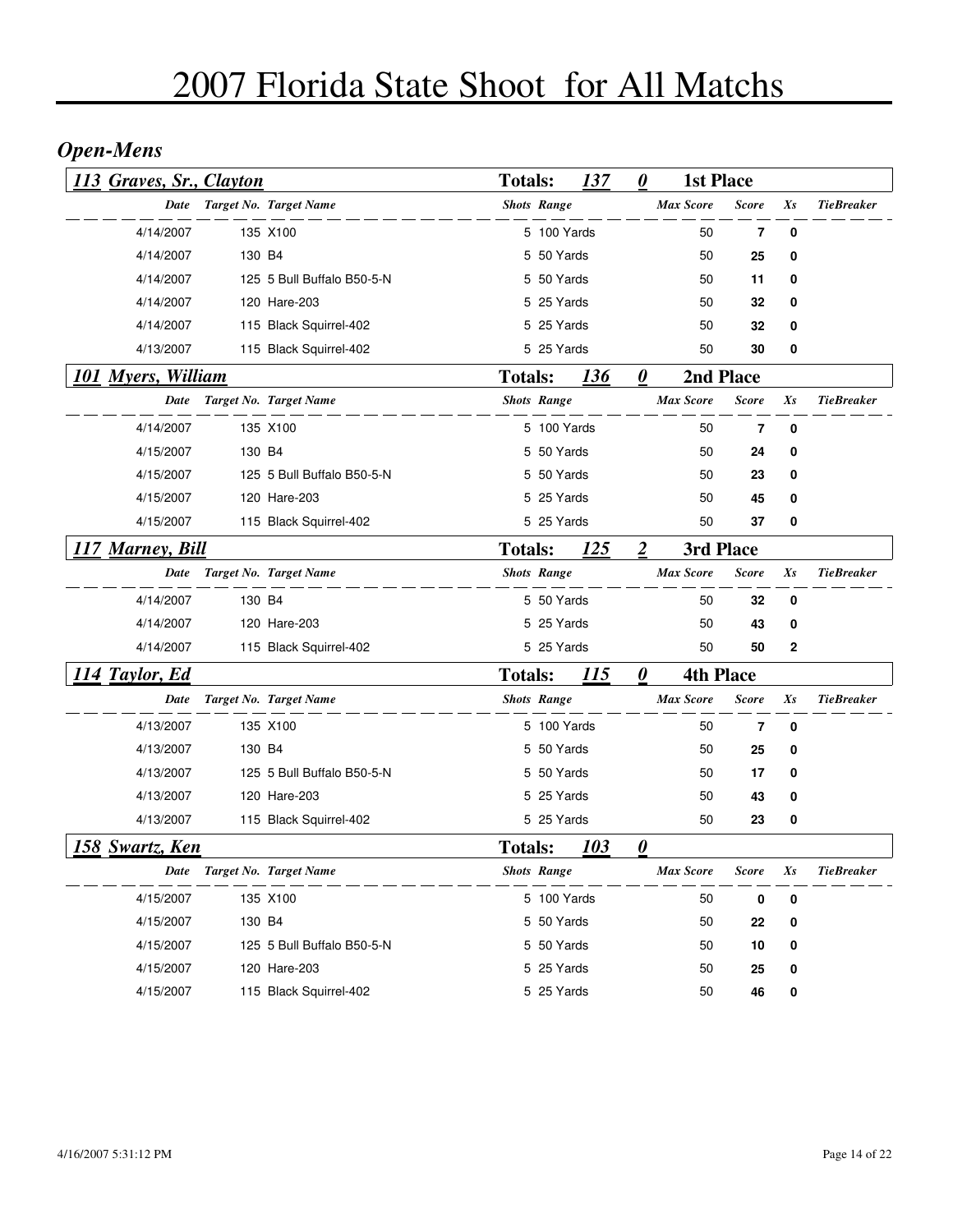#### *Pistol*

| 118 Sefton, Greg          |                             | <b>Totals:</b> |                    | 151        | 0                     | <b>1st Place</b> |              |    |                   |
|---------------------------|-----------------------------|----------------|--------------------|------------|-----------------------|------------------|--------------|----|-------------------|
| Date                      | Target No. Target Name      |                | <b>Shots Range</b> |            |                       | <b>Max Score</b> | <b>Score</b> | Xs | <b>TieBreaker</b> |
| 4/15/2007                 | 230 50 YD Pistol            |                | 10 50 Yards        |            |                       | 100              | 69           | 0  |                   |
| 4/15/2007                 | 225 25 YD Pistol            |                | 10 25 Yards        |            |                       | 100              | 82           | 0  |                   |
| <b>106 Ramey, Orville</b> |                             | <b>Totals:</b> |                    | 147        | 0                     | 2nd Place        |              |    |                   |
| Date                      | Target No. Target Name      |                | <b>Shots Range</b> |            |                       | <b>Max Score</b> | <b>Score</b> | Xs | <b>TieBreaker</b> |
| 4/14/2007                 | 230 50 YD Pistol            |                | 10 50 Yards        |            |                       | 100              | 76           | 0  |                   |
| 4/14/2007                 | 225 25 YD Pistol            |                | 10 25 Yards        |            |                       | 100              | 71           | 0  |                   |
| <u>116 Barkman, Joe</u>   |                             | <b>Totals:</b> |                    | 146        | 1                     | 3rd Place        |              |    |                   |
|                           | Date Target No. Target Name |                | <b>Shots Range</b> |            |                       | <b>Max Score</b> | <b>Score</b> | Xs | <b>TieBreaker</b> |
| 4/14/2007                 | 230 50 YD Pistol            |                | 10 50 Yards        |            |                       | 100              | 58           | 0  |                   |
| 4/14/2007                 | 225 25 YD Pistol            |                | 10 25 Yards        |            |                       | 100              | 88           | 1  |                   |
| 119 Derrenbacker, Jim     |                             | <b>Totals:</b> |                    | 133        | 0                     | <b>4th Place</b> |              |    |                   |
| Date                      | Target No. Target Name      |                | <b>Shots Range</b> |            |                       | <b>Max Score</b> | <b>Score</b> | Xs | <b>TieBreaker</b> |
| 4/14/2007                 | 230 50 YD Pistol            |                | 10 50 Yards        |            |                       | 100              | 61           | 0  |                   |
| 4/14/2007                 | 225 25 YD Pistol            |                | 10 25 Yards        |            |                       | 100              | 72           | 0  |                   |
| 108 Thompson, Bud         |                             | <b>Totals:</b> |                    | 128        | $\boldsymbol{\theta}$ |                  |              |    |                   |
| Date                      | Target No. Target Name      |                | <b>Shots Range</b> |            |                       | <b>Max Score</b> | <b>Score</b> | Xs | <b>TieBreaker</b> |
| 4/14/2007                 | 230 50 YD Pistol            |                | 10 50 Yards        |            |                       | 100              | 55           | 0  |                   |
| 4/14/2007                 | 225 25 YD Pistol            |                | 10 25 Yards        |            |                       | 100              | 73           | 0  |                   |
| 101 Myers, William        |                             | <b>Totals:</b> |                    | 114        | $\boldsymbol{\theta}$ |                  |              |    |                   |
| Date                      | Target No. Target Name      |                | <b>Shots Range</b> |            |                       | <b>Max Score</b> | <b>Score</b> | Xs | <b>TieBreaker</b> |
| 4/13/2007                 | 230 50 YD Pistol            |                | 10 50 Yards        |            |                       | 100              | 40           | 0  |                   |
| 4/13/2007                 | 225 25 YD Pistol            |                | 10 25 Yards        |            |                       | 100              | 74           | 0  |                   |
| 163 Merada, Robert        |                             | <b>Totals:</b> |                    | <b>102</b> | $\boldsymbol{\theta}$ |                  |              |    |                   |
|                           | Date Target No. Target Name |                | <b>Shots Range</b> |            |                       | <b>Max Score</b> | <b>Score</b> | Xs | <b>TieBreaker</b> |
| 4/15/2007                 | 230 50 YD Pistol            |                | 10 50 Yards        |            |                       | 100              | 46           | 0  |                   |
| 4/15/2007                 | 225 25 YD Pistol            |                | 10 25 Yards        |            |                       | 100              | 56           | 0  |                   |
| 114 Taylor, Ed            |                             | <b>Totals:</b> |                    | 83         | $\boldsymbol{\theta}$ |                  |              |    |                   |
| Date                      | Target No. Target Name      |                | <b>Shots Range</b> |            |                       | <b>Max Score</b> | <b>Score</b> | Xs | <b>TieBreaker</b> |
| 4/15/2007                 | 230 50 YD Pistol            |                | 10 50 Yards        |            |                       | 100              | 18           | 0  |                   |
| 4/15/2007                 | 225 25 YD Pistol            |                | 10 25 Yards        |            |                       | 100              | 65           | 0  |                   |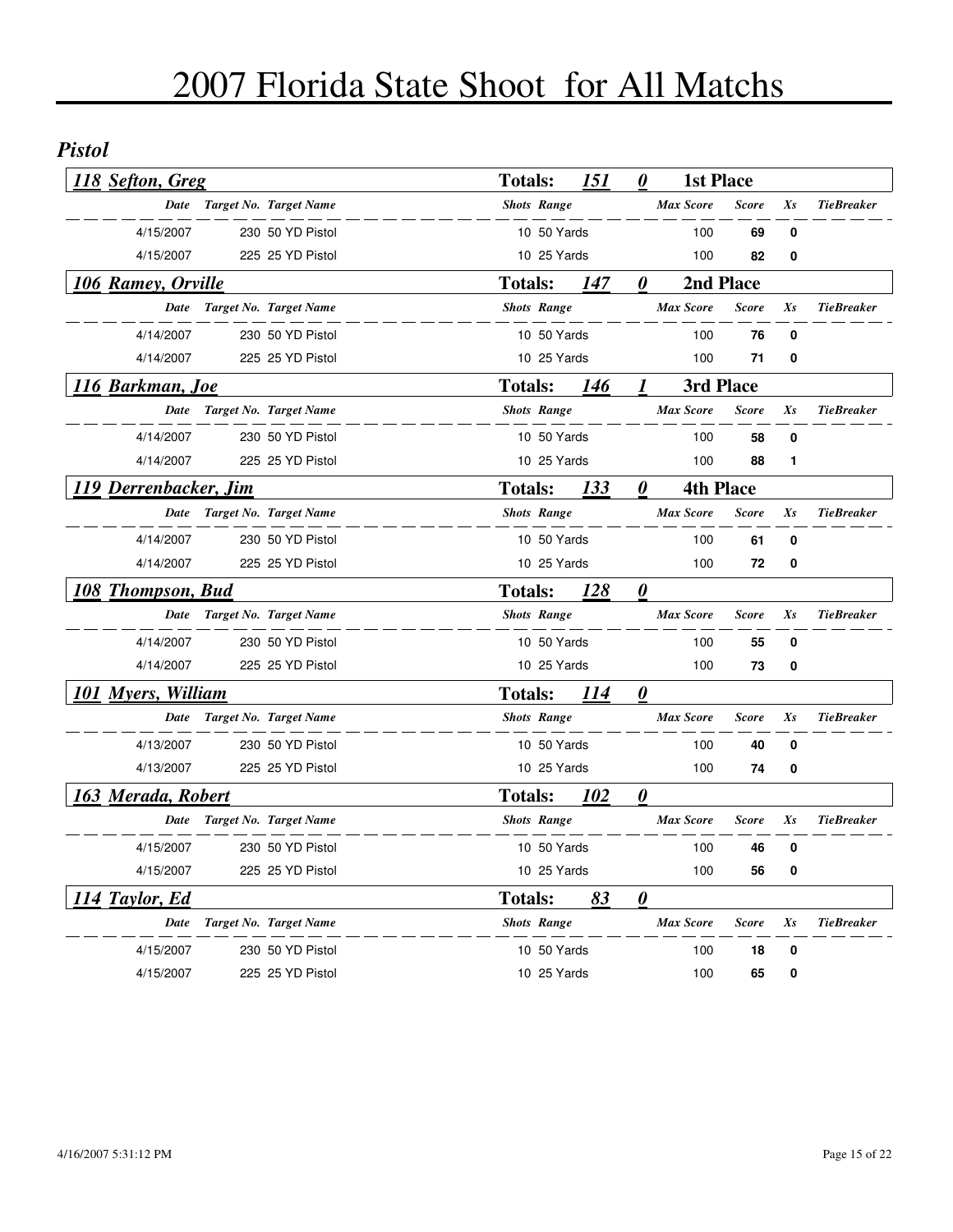## *Primative-Ladys*

| 105 Ramey, Carol      |                        | <b>Totals:</b> |                    | 17               | $\boldsymbol{v}$ | <b>1st Place</b> |              |         |                   |
|-----------------------|------------------------|----------------|--------------------|------------------|------------------|------------------|--------------|---------|-------------------|
| Date                  | Target No. Target Name |                | <b>Shots Range</b> |                  |                  | <b>Max Score</b> | <b>Score</b> | $X_{S}$ | <b>TieBreaker</b> |
| 4/15/2007             | 270 Primative          |                | 10 25 Yards        |                  |                  | 95               | 17           | 0       |                   |
| 103 Fulbright, Glynda |                        | <b>Totals:</b> |                    | <i><b>10</b></i> |                  | 2nd Place        |              |         |                   |
| Date                  | Target No. Target Name |                | <b>Shots Range</b> |                  |                  | Max Score        | <b>Score</b> | Xs      | <b>TieBreaker</b> |
| 4/14/2007             | 270 Primative          |                | 10 25 Yards        |                  |                  | 95               | 10           | 0       |                   |
| 120 McCauslin, Gerri  |                        | <b>Totals:</b> |                    | 8                |                  | 3rd Place        |              |         |                   |
| Date                  | Target No. Target Name |                | <b>Shots Range</b> |                  |                  | <b>Max Score</b> | <b>Score</b> | $X_{S}$ | <b>TieBreaker</b> |
| 4/14/2007             | 270 Primative          |                | 10 25 Yards        |                  |                  | 95               | 8            | 0       |                   |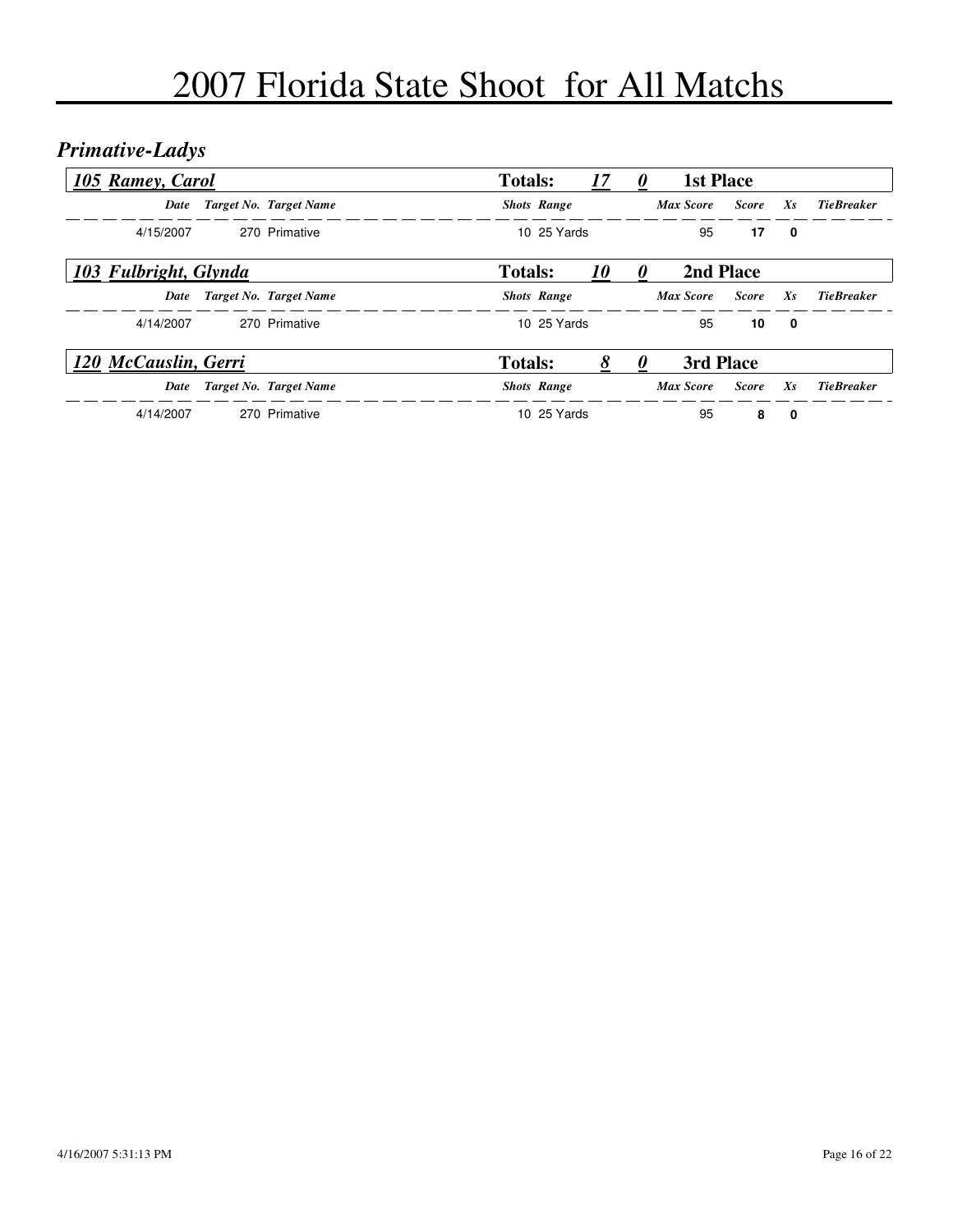#### *Primitive-Mens*

| <b>125 Lincoln, Grant</b>   |                             | <b>Totals:</b>     | 38 | 0                     | <b>1st Place</b> |              |          |                   |
|-----------------------------|-----------------------------|--------------------|----|-----------------------|------------------|--------------|----------|-------------------|
|                             | Date Target No. Target Name | <b>Shots Range</b> |    |                       | <b>Max Score</b> | <b>Score</b> | Xs       | <b>TieBreaker</b> |
| 4/15/2007                   | 10 Primitive                | 10 25 Yards        |    |                       | 95               | 38           | 0        |                   |
| 108 Thompson, Bud           |                             | <b>Totals:</b>     | 29 | 0                     | 2nd Place        |              |          |                   |
|                             | Date Target No. Target Name | <b>Shots Range</b> |    |                       | <b>Max Score</b> | <b>Score</b> | Xs       | <b>TieBreaker</b> |
| 4/15/2007                   | 10 Primitive                | 10 25 Yards        |    |                       | 95               | 29           | 0        |                   |
| 118 Sefton, Greg            |                             | <b>Totals:</b>     | 24 | 0                     | 3rd Place        |              |          |                   |
|                             | Date Target No. Target Name | <b>Shots Range</b> |    |                       | <b>Max Score</b> | <b>Score</b> | Xs       | <b>TieBreaker</b> |
| 4/15/2007                   | 10 Primitive                | 10 25 Yards        |    |                       | 95               | 24           | 0        |                   |
| 158 Swartz, Ken             |                             | <b>Totals:</b>     | 22 | 0                     | <b>4th Place</b> |              |          |                   |
|                             | Date Target No. Target Name | <b>Shots Range</b> |    |                       | <b>Max Score</b> | <b>Score</b> | Xs       | <b>TieBreaker</b> |
| 4/14/2007                   | 10 Primitive                | 10 25 Yards        |    |                       | 95               | 22           | $\bf{0}$ |                   |
| 119 Derrenbacker, Jim       |                             | <b>Totals:</b>     | 21 | $\boldsymbol{\theta}$ |                  |              |          |                   |
|                             | Date Target No. Target Name | <b>Shots Range</b> |    |                       | <b>Max Score</b> | <b>Score</b> | Xs       | <b>TieBreaker</b> |
| 4/15/2007                   | 10 Primitive                | 10 25 Yards        |    |                       | 95               | 21           | 0        |                   |
| 152 Lincoln, Jacob          |                             | <b>Totals:</b>     | 20 | $\boldsymbol{\theta}$ |                  |              |          |                   |
|                             | Date Target No. Target Name | <b>Shots Range</b> |    |                       | <b>Max Score</b> | <b>Score</b> | Xs       | <b>TieBreaker</b> |
| 4/15/2007                   | 10 Primitive                | 10 25 Yards        |    |                       | 95               | 20           | 0        |                   |
| 106 Ramey, Orville          |                             | <b>Totals:</b>     | 18 | $\boldsymbol{\theta}$ |                  |              |          |                   |
|                             | Date Target No. Target Name | <b>Shots Range</b> |    |                       | <b>Max Score</b> | <b>Score</b> | Xs       | <b>TieBreaker</b> |
| 4/15/2007                   | 10 Primitive                | 10 25 Yards        |    |                       | 95               | 18           | 0        |                   |
| <b>101 Myers, William</b>   |                             | <b>Totals:</b>     | 16 | $\boldsymbol{\theta}$ |                  |              |          |                   |
|                             | Date Target No. Target Name | <b>Shots Range</b> |    |                       | <b>Max Score</b> | <b>Score</b> | Xs       | <b>TieBreaker</b> |
| 4/14/2007                   | 10 Primitive                | 10 25 Yards        |    |                       | 95               | 16           | 0        |                   |
| 151 Richard, Justin         |                             | <b>Totals:</b>     | 14 | $\boldsymbol{\theta}$ |                  |              |          |                   |
| Date                        | Target No. Target Name      | <b>Shots Range</b> |    |                       | <b>Max Score</b> | <b>Score</b> | Xs       | <b>TieBreaker</b> |
| 4/15/2007                   | 10 Primitive                | 10 25 Yards        |    |                       | 95               | 14           | 0        |                   |
| 102 Fulbright, Greg         |                             | <b>Totals:</b>     | 12 | $\boldsymbol{\theta}$ |                  |              |          |                   |
| Date                        | Target No. Target Name      | <b>Shots Range</b> |    |                       | <b>Max Score</b> | <b>Score</b> | Xs       | <b>TieBreaker</b> |
| 4/14/2007                   | 10 Primitive                | 10 25 Yards        |    |                       | 95               | 12           | 0        |                   |
| <b>121 McCauslin, Terry</b> |                             | <b>Totals:</b>     | 11 | $\boldsymbol{\theta}$ |                  |              |          |                   |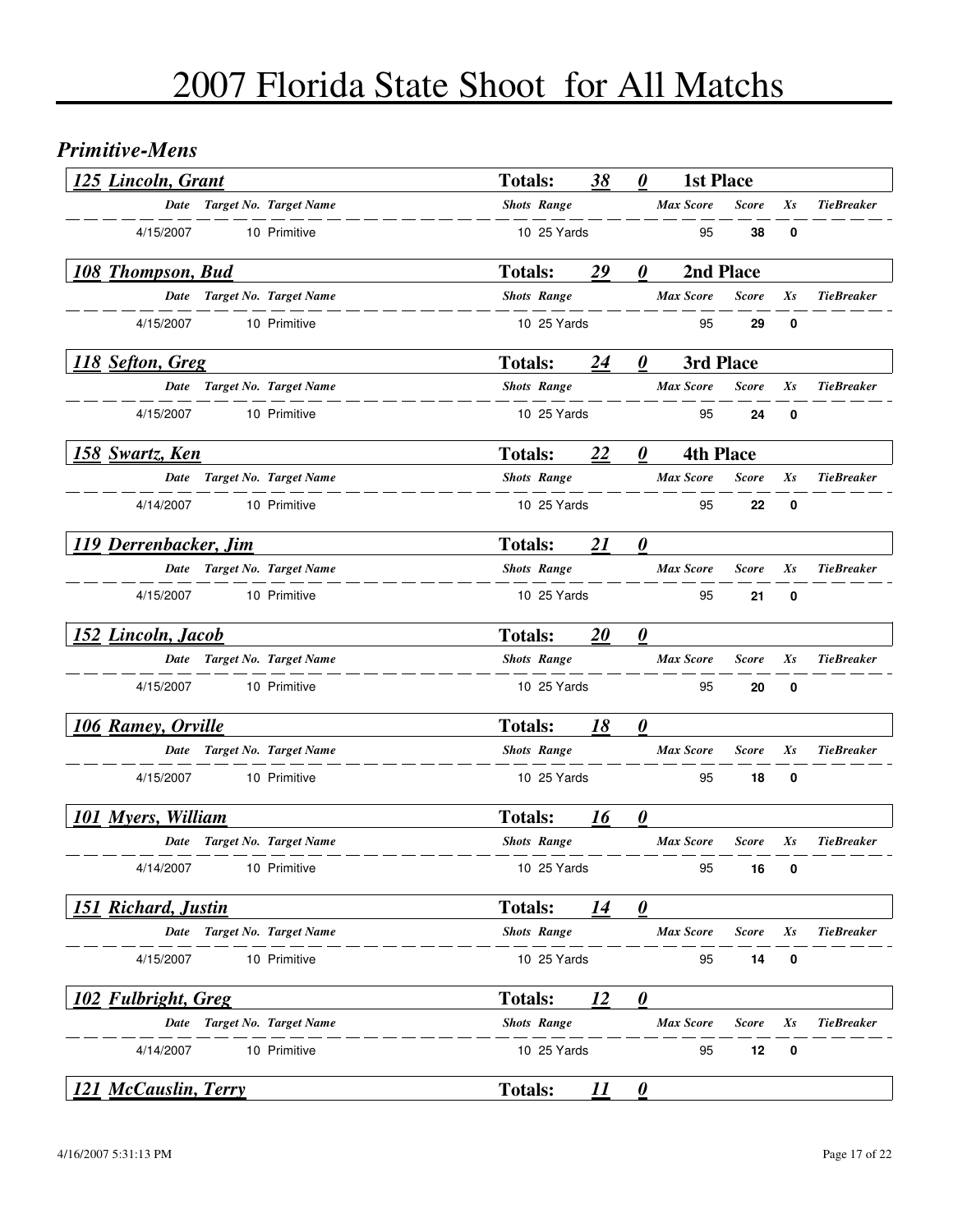| Date             | Target No. Target Name |                | <b>Shots Range</b> | <b>Max Score</b> | <b>Score</b> | $X_{S}$     | Tie Breaker       |
|------------------|------------------------|----------------|--------------------|------------------|--------------|-------------|-------------------|
| 4/15/2007        | 10 Primitive           |                | 10 25 Yards        | 95               | 11           | $\mathbf 0$ |                   |
| 116 Barkman, Joe |                        | <b>Totals:</b> |                    | U                |              |             |                   |
| Date             | Target No. Target Name |                | <b>Shots Range</b> | <b>Max Score</b> | <b>Score</b> | $X_{S}$     | <b>TieBreaker</b> |
| 4/14/2007        | 10 Primitive           |                | 10 25 Yards        | 95               | 6            | 0           |                   |
| 114 Taylor, Ed   |                        | <b>Totals:</b> |                    |                  |              |             |                   |
| Date             | Target No. Target Name |                | <b>Shots Range</b> | <b>Max Score</b> | <b>Score</b> | $X_{S}$     | <b>TieBreaker</b> |
| 4/15/2007        | 10 Primitive           |                | 10 25 Yards        | 95               | 4            | 0           |                   |

#### *Rifled Musket*

| <b>101 Myers, William</b> |                        | <b>Totals:</b> |                    | 52 | 0 | <b>1st Place</b> |              |          |                   |
|---------------------------|------------------------|----------------|--------------------|----|---|------------------|--------------|----------|-------------------|
| Date                      | Target No. Target Name |                | <b>Shots Range</b> |    |   | <b>Max Score</b> | <b>Score</b> | $X_{S}$  | <b>TieBreaker</b> |
| 4/15/2007                 | 175 3 Bull             |                | 5 100 Yards        |    |   | 50               | 24           | 0        |                   |
| 4/15/2007                 | 170 SG50               |                | 5 50 Yards         |    |   | 50               | 18           | 0        |                   |
| 4/15/2007                 | 165 Woodchuck-202      |                | 5 50 Yards         |    |   | 50               | 10           | 0        |                   |
| 114 Taylor, Ed            |                        | <b>Totals:</b> |                    | 41 | 0 |                  | 2nd Place    |          |                   |
| Date                      | Target No. Target Name |                | <b>Shots Range</b> |    |   | <b>Max Score</b> | <b>Score</b> | $X_{S}$  | <b>TieBreaker</b> |
| 4/15/2007                 | 175 3 Bull             |                | 5 100 Yards        |    |   | 50               | 0            | $\bf{0}$ |                   |
| 4/15/2007                 | 170 SG50               |                | 5 50 Yards         |    |   | 50               | 26           | 0        |                   |
| 4/15/2007                 | 165 Woodchuck-202      |                | 5 50 Yards         |    |   | 50               | 15           | 0        |                   |
| 158 Swartz, Ken           |                        | <b>Totals:</b> |                    | 40 |   | 3rd Place        |              |          |                   |
| Date                      | Target No. Target Name |                | <b>Shots Range</b> |    |   | <b>Max Score</b> | <b>Score</b> | $X_{S}$  | <b>TieBreaker</b> |
| 4/14/2007                 | 175 3 Bull             |                | 5 100 Yards        |    |   | 50               | 9            | 0        |                   |
| 4/15/2007                 | 170 SG50               |                | 5 50 Yards         |    |   | 50               | 8            | 0        |                   |
| 4/14/2007                 | 165 Woodchuck-202      |                | 5 50 Yards         |    |   | 50               | 23           | 1        |                   |
| 121 McCauslin, Terry      |                        | <b>Totals:</b> |                    | 24 | 0 | <b>4th Place</b> |              |          |                   |
| Date                      | Target No. Target Name |                | <b>Shots Range</b> |    |   | <b>Max Score</b> | <b>Score</b> | $X_{S}$  | <b>TieBreaker</b> |
| 4/14/2007                 | 175 3 Bull             |                | 5 100 Yards        |    |   | 50               | 0            | 0        |                   |
| 4/14/2007                 | 170 SG50               |                | 5 50 Yards         |    |   | 50               | 24           | 0        |                   |
| 4/14/2007                 | 165 Woodchuck-202      |                | 5 50 Yards         |    |   | 50               | 0            | 0        |                   |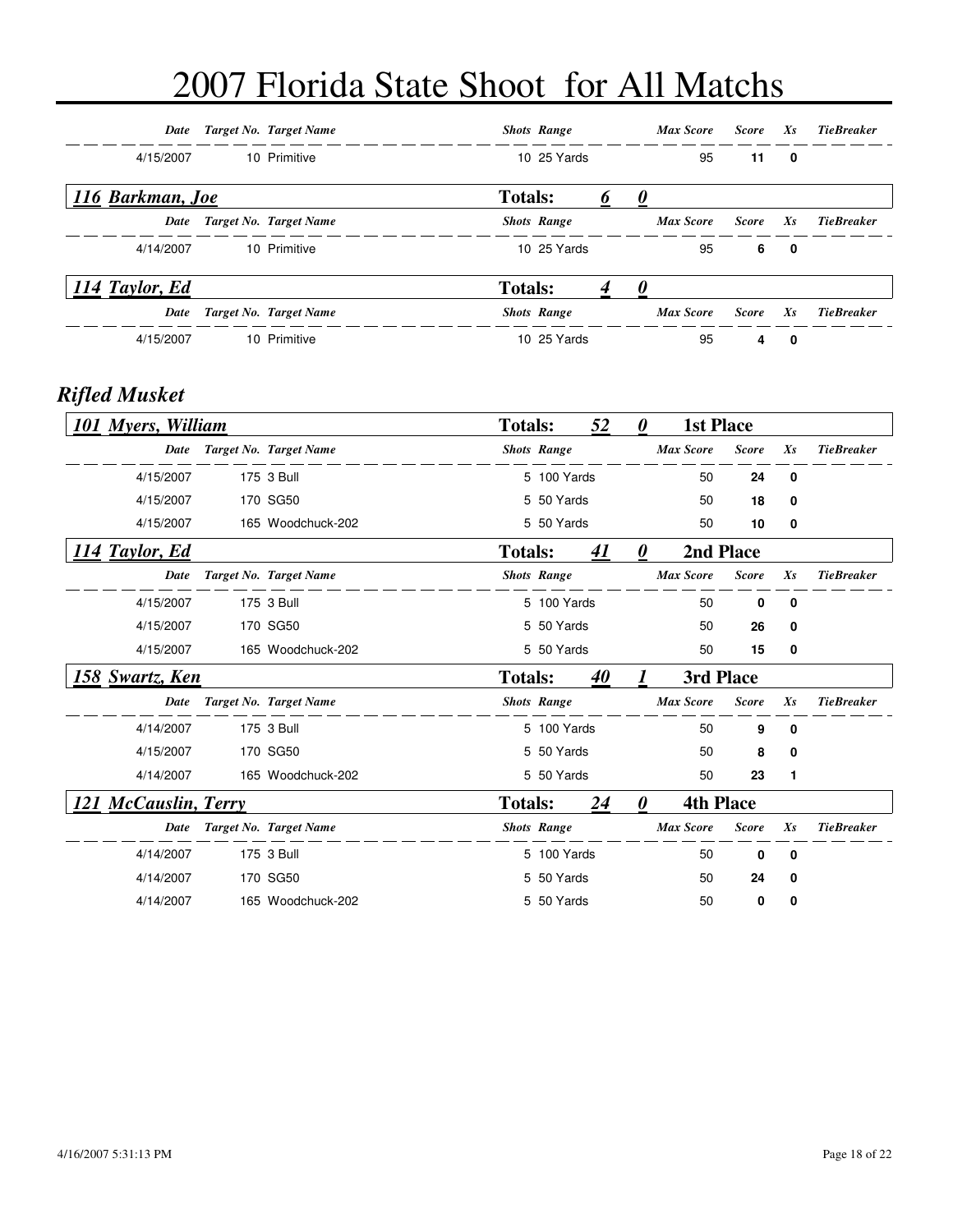## *Shotgun*

| 117 Marney, Bill      |                             | <b>Totals:</b>     | 6                | $\boldsymbol{\theta}$ |                  | <b>1st Place</b> |              |                   |
|-----------------------|-----------------------------|--------------------|------------------|-----------------------|------------------|------------------|--------------|-------------------|
| Date                  | Target No. Target Name      | <b>Shots Range</b> |                  |                       | <b>Max Score</b> | <b>Score</b>     | $X_{S}$      | <b>TieBreaker</b> |
| 4/15/2007             | 235 Clays                   | 10 N/A             |                  |                       | 10               | 6                | 0            |                   |
| 119 Derrenbacker, Jim |                             | <b>Totals:</b>     | $\boldsymbol{4}$ | 0                     |                  | 2nd Place        |              |                   |
|                       | Date Target No. Target Name | <b>Shots Range</b> |                  |                       | <b>Max Score</b> | <b>Score</b>     | Xs           | <b>TieBreaker</b> |
| 4/15/2007             | 235 Clays                   | 10 N/A             |                  |                       | 10               | 4                | 0            |                   |
| 118 Sefton, Greg      |                             | <b>Totals:</b>     | 4                | $\boldsymbol{\theta}$ |                  | 3rd Place        |              |                   |
| Date                  | Target No. Target Name      | <b>Shots Range</b> |                  |                       | <b>Max Score</b> | <b>Score</b>     | $X_{S}$      | <b>TieBreaker</b> |
| 4/15/2007             | 235 Clays                   | 10 N/A             |                  |                       | 10               | 4                | 0            | 1                 |
| 155 Kelley, Mike      |                             | <b>Totals:</b>     | $\overline{4}$   | $\boldsymbol{\theta}$ |                  | <b>4th Place</b> |              |                   |
|                       | Date Target No. Target Name | <b>Shots Range</b> |                  |                       | <b>Max Score</b> | <b>Score</b>     | Xs           | <b>TieBreaker</b> |
| 4/15/2007             | 235 Clays                   | 10 N/A             |                  |                       | 10               | 4                | $\mathbf{0}$ | $\mathbf 2$       |
| 159 Yost, Mark        |                             | <b>Totals:</b>     | 4                | $\boldsymbol{\theta}$ |                  |                  |              |                   |
| Date                  | Target No. Target Name      | <b>Shots Range</b> |                  |                       | <b>Max Score</b> | <b>Score</b>     | $X_{S}$      | <b>TieBreaker</b> |
| 4/15/2007             | 235 Clays                   | 10 N/A             |                  |                       | 10               | 4                | $\mathbf{0}$ | 3                 |
| 101 Myers, William    |                             | <b>Totals:</b>     |                  | $\boldsymbol{\theta}$ |                  |                  |              |                   |
|                       | Date Target No. Target Name | <b>Shots Range</b> |                  |                       | <b>Max Score</b> | <b>Score</b>     | $X_{S}$      | <b>TieBreaker</b> |
| 4/15/2007             | 235 Clays                   | 10 N/A             |                  |                       | 10               | $\mathbf{1}$     | $\mathbf 0$  |                   |
| 114 Taylor, Ed        |                             | <b>Totals:</b>     | 0                | $\boldsymbol{\theta}$ |                  |                  |              |                   |
| Date                  | Target No. Target Name      | <b>Shots Range</b> |                  |                       | <b>Max Score</b> | <b>Score</b>     | $X_{S}$      | <b>TieBreaker</b> |
| 4/15/2007             | 235 Clays                   | 10 N/A             |                  |                       | 10               | 0                | 0            |                   |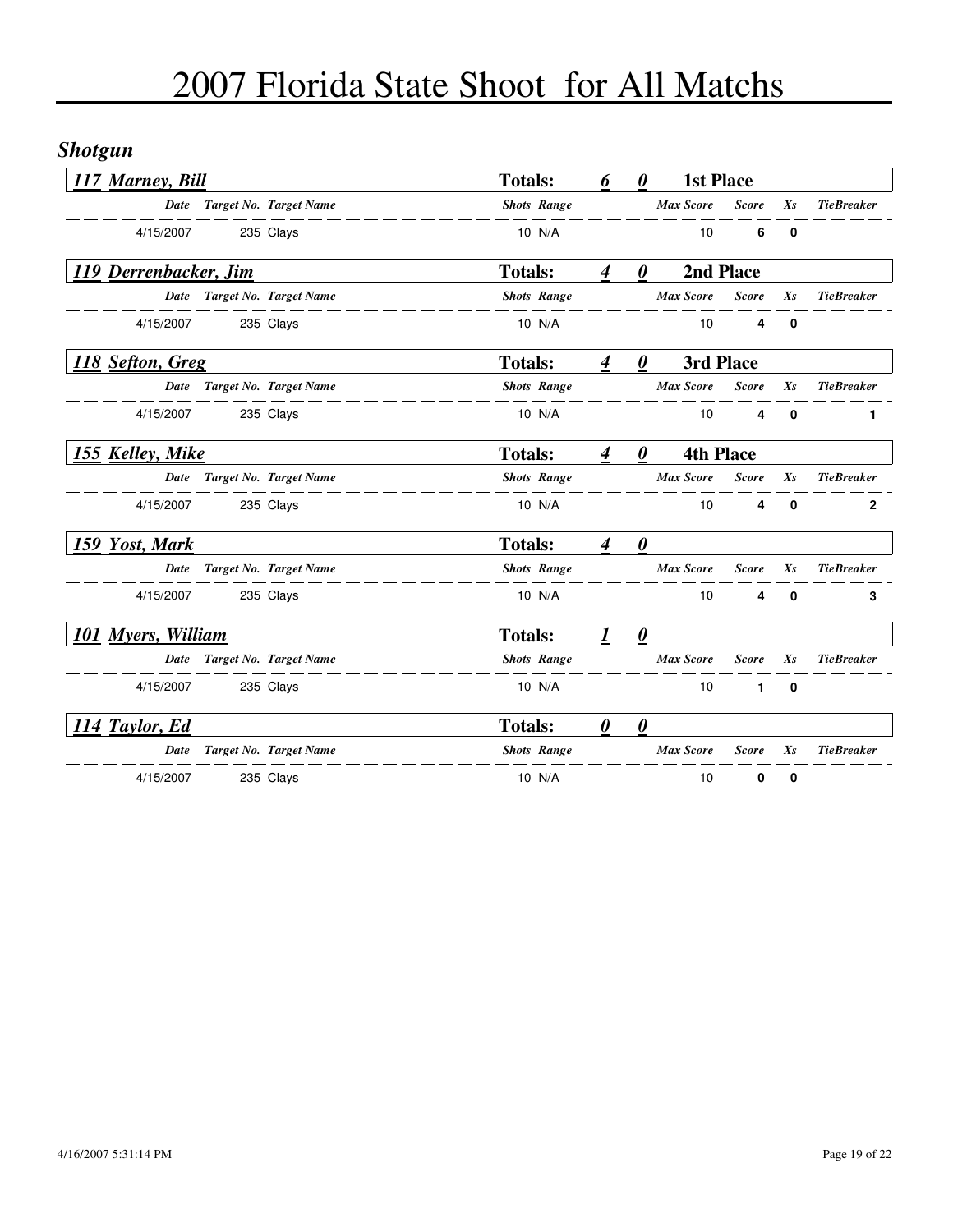## *Smooth Rifle*

| 114 Taylor, Ed     |                          | <b>Totals:</b> |                    | 67 | $\theta$ | <b>1st Place</b> |              |         |                   |
|--------------------|--------------------------|----------------|--------------------|----|----------|------------------|--------------|---------|-------------------|
| Date               | Target No. Target Name   |                | <b>Shots Range</b> |    |          | <b>Max Score</b> | <b>Score</b> | $X_{S}$ | <b>TieBreaker</b> |
| 4/14/2007          | 205 Hog                  |                | 5 50 Yards         |    |          | 50               | 8            | 0       |                   |
| 4/14/2007          | 200 Bob Cat              |                | 5 25 Yards         |    |          | 50               | 25           | 0       |                   |
| 4/15/2007          | 195 Right Facing Buffalo |                | 5 25 Yards         |    |          | 50               | 17           | 0       |                   |
| 4/14/2007          | 195 Right Facing Buffalo |                | 5 25 Yards         |    |          | 50               | 17           | 0       |                   |
| 101 Myers, William |                          | <b>Totals:</b> |                    | 66 | 2        | 2nd Place        |              |         |                   |
| Date               | Target No. Target Name   |                | <b>Shots Range</b> |    |          | <b>Max Score</b> | <b>Score</b> | $X_{S}$ | <b>TieBreaker</b> |
| 4/14/2007          | 205 Hog                  |                | 5 50 Yards         |    |          | 50               | 15           | 0       |                   |
| 4/13/2007          | 200 Bob Cat              |                | 5 25 Yards         |    |          | 50               | 36           | 1       |                   |
| 4/13/2007          | 195 Right Facing Buffalo |                | 5 25 Yards         |    |          | 50               | 15           | 1       |                   |
| 158 Swartz, Ken    |                          | <b>Totals:</b> |                    | 19 |          | 3rd Place        |              |         |                   |
| Date               | Target No. Target Name   |                | <b>Shots Range</b> |    |          | <b>Max Score</b> | <b>Score</b> | $X_{S}$ | <b>TieBreaker</b> |
| 4/15/2007          | 205 Hog                  |                | 5 50 Yards         |    |          | 50               | $\mathbf{0}$ | 0       |                   |
| 4/15/2007          | 200 Bob Cat              |                | 5 25 Yards         |    |          | 50               | 0            | 0       |                   |
| 4/15/2007          | 195 Right Facing Buffalo |                | 5 25 Yards         |    |          | 50               | 19           |         |                   |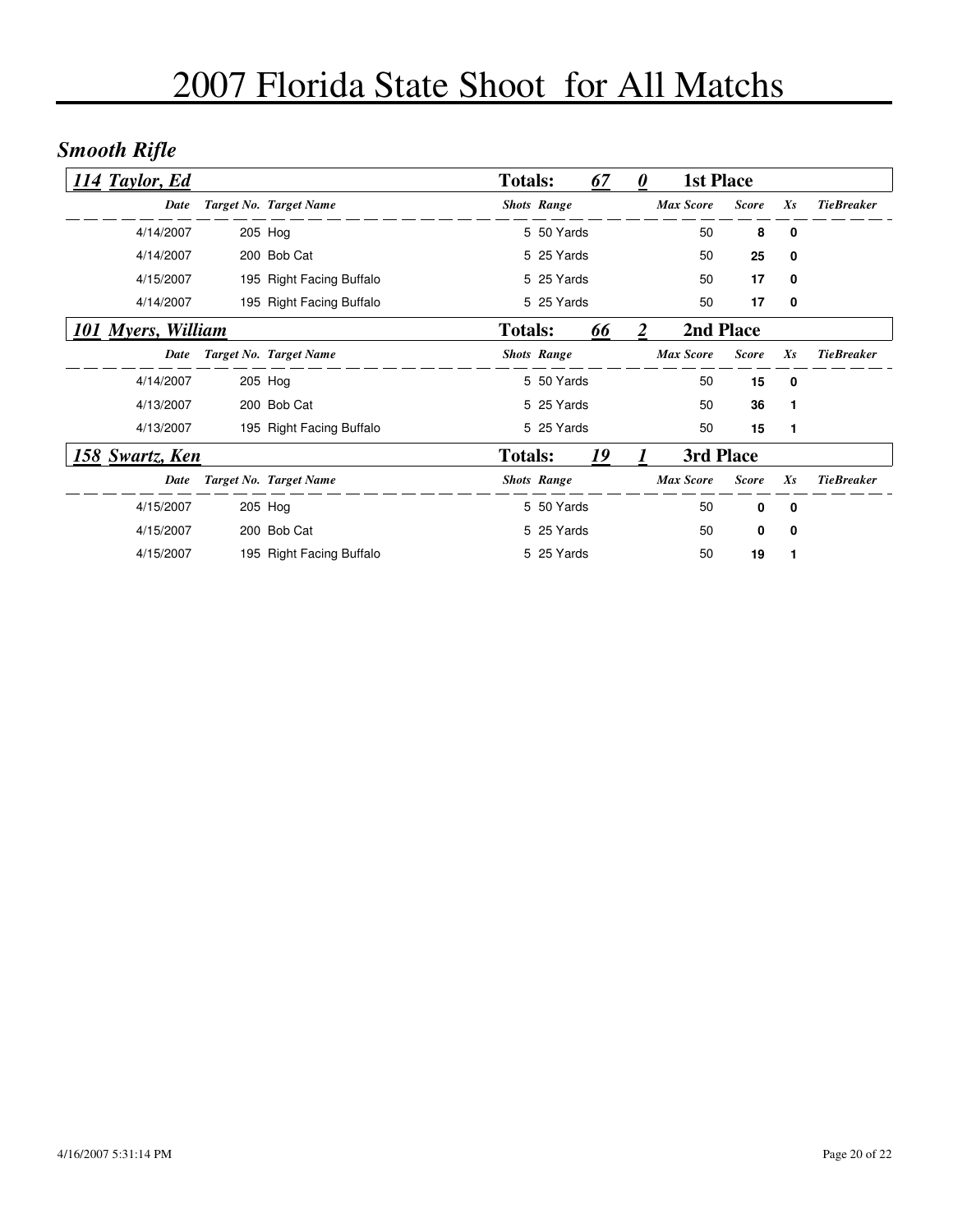#### *Trade Gun*

| 155 Kelley, Mike          |  |                             |                | 109<br><b>Totals:</b> |                       | <b>1st Place</b><br>0 |                  |              |         |                   |
|---------------------------|--|-----------------------------|----------------|-----------------------|-----------------------|-----------------------|------------------|--------------|---------|-------------------|
|                           |  | Date Target No. Target Name |                | <b>Shots Range</b>    |                       |                       | <b>Max Score</b> | <b>Score</b> | Xs      | <b>TieBreaker</b> |
| 4/14/2007                 |  | 220 B200                    |                | 5 50 Yards            |                       |                       | 50               | 42           | 0       |                   |
| 4/14/2007                 |  | 215 Bottles                 |                | 5 25 Yards            |                       |                       | 50               | 22           | 0       |                   |
| 4/14/2007                 |  | 210 Left Facing Buffalo     |                | 5 25 Yards            |                       |                       | 50               | 45           | 0       |                   |
| 122 Sipes, Dave           |  |                             | <b>Totals:</b> |                       | 108                   | 1                     | 2nd Place        |              |         |                   |
| Date                      |  | Target No. Target Name      |                | <b>Shots Range</b>    |                       |                       | <b>Max Score</b> | <b>Score</b> | Xs      | <b>TieBreaker</b> |
| 4/14/2007                 |  | 220 B200                    |                | 5 50 Yards            |                       |                       | 50               | 41           | 1       |                   |
| 4/14/2007                 |  | 215 Bottles                 |                | 5 25 Yards            |                       |                       | 50               | 29           | 0       |                   |
| 4/14/2007                 |  | 210 Left Facing Buffalo     |                | 5 25 Yards            |                       |                       | 50               | 38           | 0       |                   |
| <b>107 Danner, George</b> |  |                             | <b>Totals:</b> |                       | 104                   | 0                     | 3rd Place        |              |         |                   |
|                           |  | Date Target No. Target Name |                | <b>Shots Range</b>    |                       |                       | <b>Max Score</b> | <b>Score</b> | Xs      | <b>TieBreaker</b> |
| 4/14/2007                 |  | 220 B200                    |                | 5 50 Yards            |                       |                       | 50               | 40           | 0       |                   |
| 4/14/2007                 |  | 215 Bottles                 |                | 5 25 Yards            |                       |                       | 50               | 23           | 0       |                   |
| 4/14/2007                 |  | 210 Left Facing Buffalo     |                | 5 25 Yards            |                       |                       | 50               | 41           | 0       |                   |
| 157 Wilson, Burl          |  | <b>Totals:</b>              |                | 99                    | $\boldsymbol{\theta}$ | <b>4th Place</b>      |                  |              |         |                   |
| Date                      |  | Target No. Target Name      |                | <b>Shots Range</b>    |                       |                       | <b>Max Score</b> | <b>Score</b> | $X_{S}$ | <b>TieBreaker</b> |
| 4/14/2007                 |  | 220 B200                    |                | 5 50 Yards            |                       |                       | 50               | 45           | 0       |                   |
| 4/14/2007                 |  | 215 Bottles                 |                | 5 25 Yards            |                       |                       | 50               | 15           | 0       |                   |
| 4/14/2007                 |  | 210 Left Facing Buffalo     |                | 5 25 Yards            |                       |                       | 50               | 39           | 0       |                   |
| 111 Bohnet, Barry         |  |                             | <b>Totals:</b> |                       | 96                    | $\boldsymbol{\theta}$ |                  |              |         |                   |
|                           |  | Date Target No. Target Name |                | <b>Shots Range</b>    |                       |                       | <b>Max Score</b> | <b>Score</b> | Xs      | <b>TieBreaker</b> |
| 4/13/2007                 |  | 220 B200                    |                | 5 50 Yards            |                       |                       | 50               | 43           | 0       |                   |
| 4/13/2007                 |  | 215 Bottles                 |                | 5 25 Yards            |                       |                       | 50               | 16           | 0       |                   |
| 4/13/2007                 |  | 210 Left Facing Buffalo     |                | 5 25 Yards            |                       |                       | 50               | 37           | 0       |                   |
| 106 Ramey, Orville        |  |                             | <b>Totals:</b> |                       | 92                    | $\boldsymbol{\theta}$ |                  |              |         |                   |
|                           |  | Date Target No. Target Name |                | <b>Shots Range</b>    |                       |                       | <b>Max Score</b> | <b>Score</b> | Xs      | <b>TieBreaker</b> |
| 4/14/2007                 |  | 220 B <sub>200</sub>        |                | 5 50 Yards            |                       |                       | 50               | 43           | - 0     |                   |
| 4/14/2007                 |  | 215 Bottles                 |                | 5 25 Yards            |                       |                       | 50               | 20           | 0       |                   |
| 4/14/2007                 |  | 210 Left Facing Buffalo     |                | 5 25 Yards            |                       |                       | 50               | 29           | 0       |                   |
| 114 Taylor, Ed            |  |                             | <b>Totals:</b> |                       | 91                    | $\boldsymbol{\theta}$ |                  |              |         |                   |
| Date                      |  | Target No. Target Name      |                | <b>Shots Range</b>    |                       |                       | <b>Max Score</b> | <b>Score</b> | $X_{S}$ | <b>TieBreaker</b> |
| 4/14/2007                 |  | 220 B200                    |                | 5 50 Yards            |                       |                       | 50               | 40           | 0       |                   |
| 4/14/2007                 |  | 215 Bottles                 |                | 5 25 Yards            |                       |                       | 50               | 24           | 0       |                   |
| 4/14/2007                 |  | 210 Left Facing Buffalo     |                | 5 25 Yards            |                       |                       | 50               | 27           | 0       |                   |
| 108 Thompson, Bud         |  |                             | <b>Totals:</b> |                       | 89                    | $\boldsymbol{\theta}$ |                  |              |         |                   |